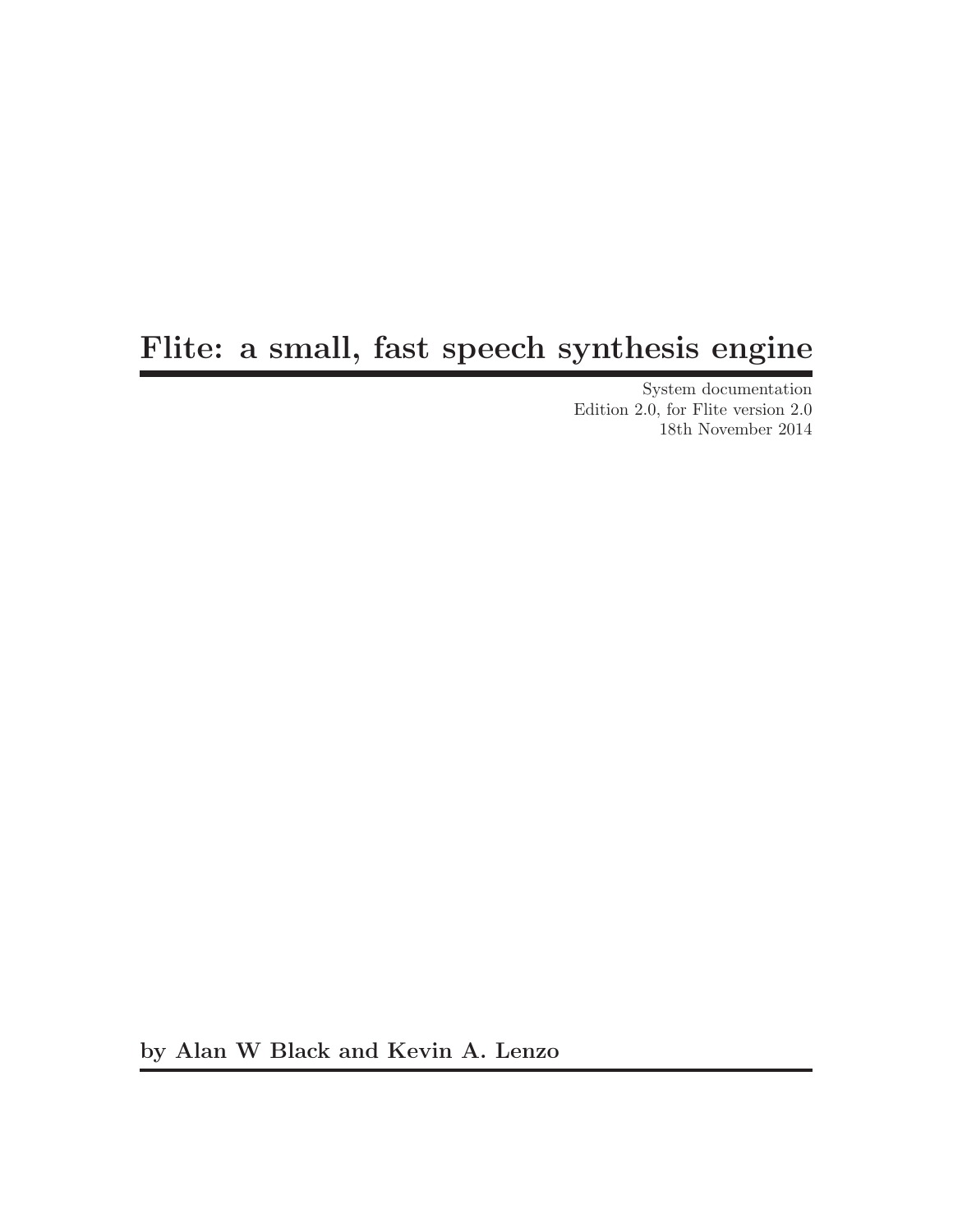Copyright © 2001-2014 Carnegie Mellon University, all rights reserved.

Permission is granted to make and distribute verbatim copies of this manual provided the copyright notice and this permission notice are preserved on all copies.

Permission is granted to copy and distribute modified versions of this manual under the conditions for verbatim copying, provided that the entire resulting derived work is distributed under the terms of a permission notice identical to this one.

Permission is granted to copy and distribute translations of this manual into another language, under the above conditions for modified versions, except that this permission notice may be stated in a translation approved by the Carnegie Mellon University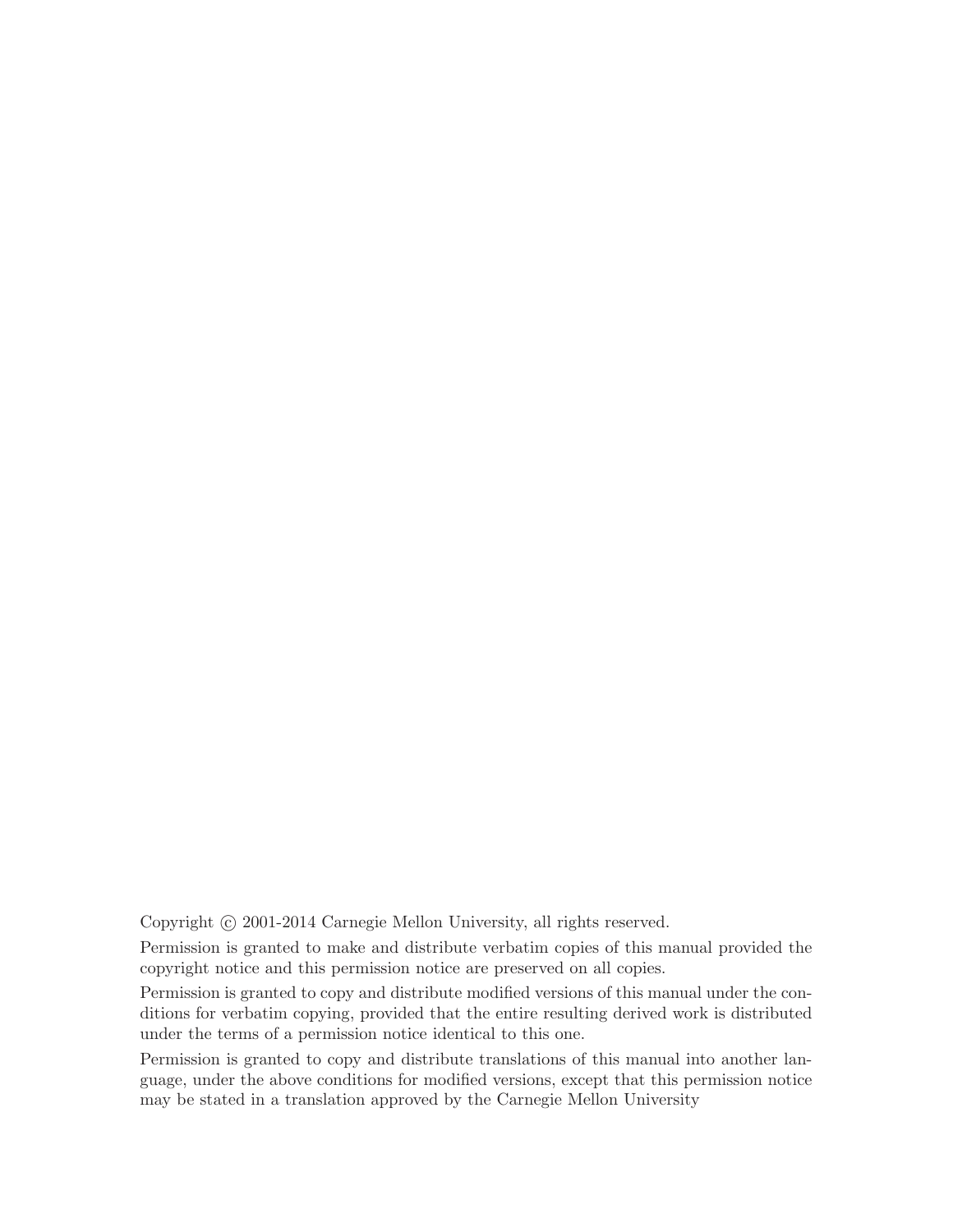## <span id="page-2-0"></span>1 Abstract

This document provides a user manual for flite, a small, fast run-time speech synthesis engine.

This manual is nowhere near complete.

Flite offers text to speech synthesis in a small and efficient binary. It is designed for embedded systems like PDAs as well large server installation which must serve synthesis to many ports. Flite is part of the suite of free speech synthesis tools which include Edinburgh University's Festival Speech Synthesis System <http://www.festvox.org/festival> and Carnegie Mellon University's FestVox project <http://festvox.org>, which provides tools, scripts, and documentation for building new synthetic voices.

Flite is written in ANSI C, and is designed to be portable to almost any platform, including very small hardware.

Flite is really just a synthesis library that can be linked into other programs, it includes two simple voices with the distribution, an old diphone voice and an example limited domain voice which uses the newer unit selection techniques we have been developing. Neither of these voices would be considered production voices but serve as examples, new voices will be released as they are developed.

The latest versions, comments, new voices etc for Flite are available from its home page which may be found at

<http://cmuflite.org>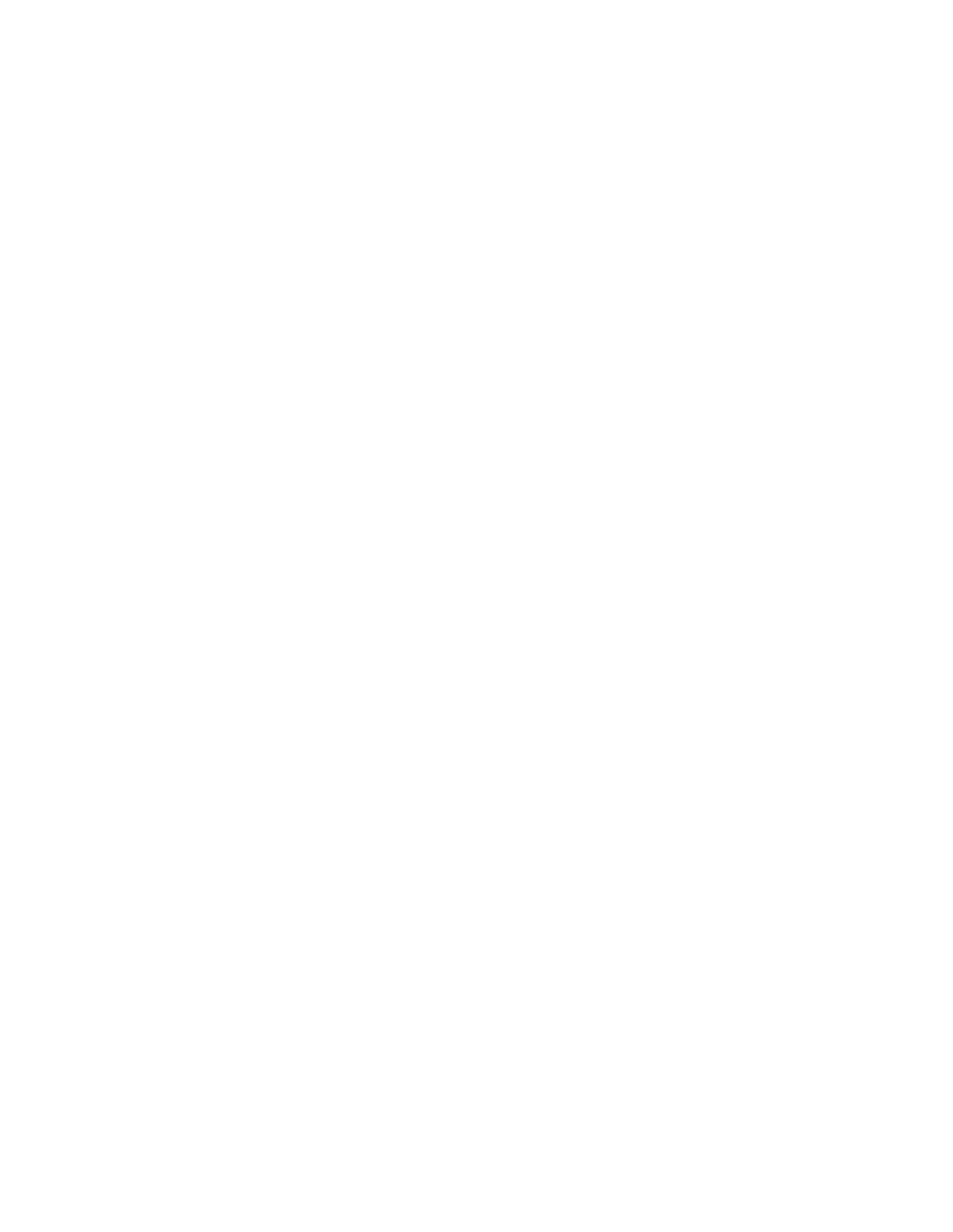## <span id="page-4-0"></span>2 Copying

Flite is free software. It is distributed under an X11-like license. Apart from the few exceptions noted below (which still have similarly open licenses) the general license is

> Language Technologies Institute Carnegie Mellon University Copyright (c) 1999-2014 All Rights Reserved.

Permission is hereby granted, free of charge, to use and distribute this software and its documentation without restriction, including without limitation the rights to use, copy, modify, merge, publish, distribute, sublicense, and/or sell copies of this work, and to permit persons to whom this work is furnished to do so, subject to the following conditions:

- 1. The code must retain the above copyright notice, this list of conditions and the following disclaimer.
- 2. Any modifications must be clearly marked as such.
- 3. Original authors' names are not deleted.
- 4. The authors' names are not used to endorse or promote products derived from this software without specific prior written permission.

CARNEGIE MELLON UNIVERSITY AND THE CONTRIBUTORS TO THIS WORK DISCLAIM ALL WARRANTIES WITH REGARD TO THIS SOFTWARE, INCLUDING ALL IMPLIED WARRANTIES OF MERCHANTABILITY AND FITNESS, IN NO EVENT SHALL CARNEGIE MELLON UNIVERSITY NOR THE CONTRIBUTORS BE LIABLE FOR ANY SPECIAL, INDIRECT OR CONSEQUENTIAL DAMAGES OR ANY DAMAGES WHATSOEVER RESULTING FROM LOSS OF USE, DATA OR PROFITS, WHETHER IN AN ACTION OF CONTRACT, NEGLIGENCE OR OTHER TORTIOUS ACTION, ARISING OUT OF OR IN CONNECTION WITH THE USE OR PERFORMANCE OF THIS SOFTWARE.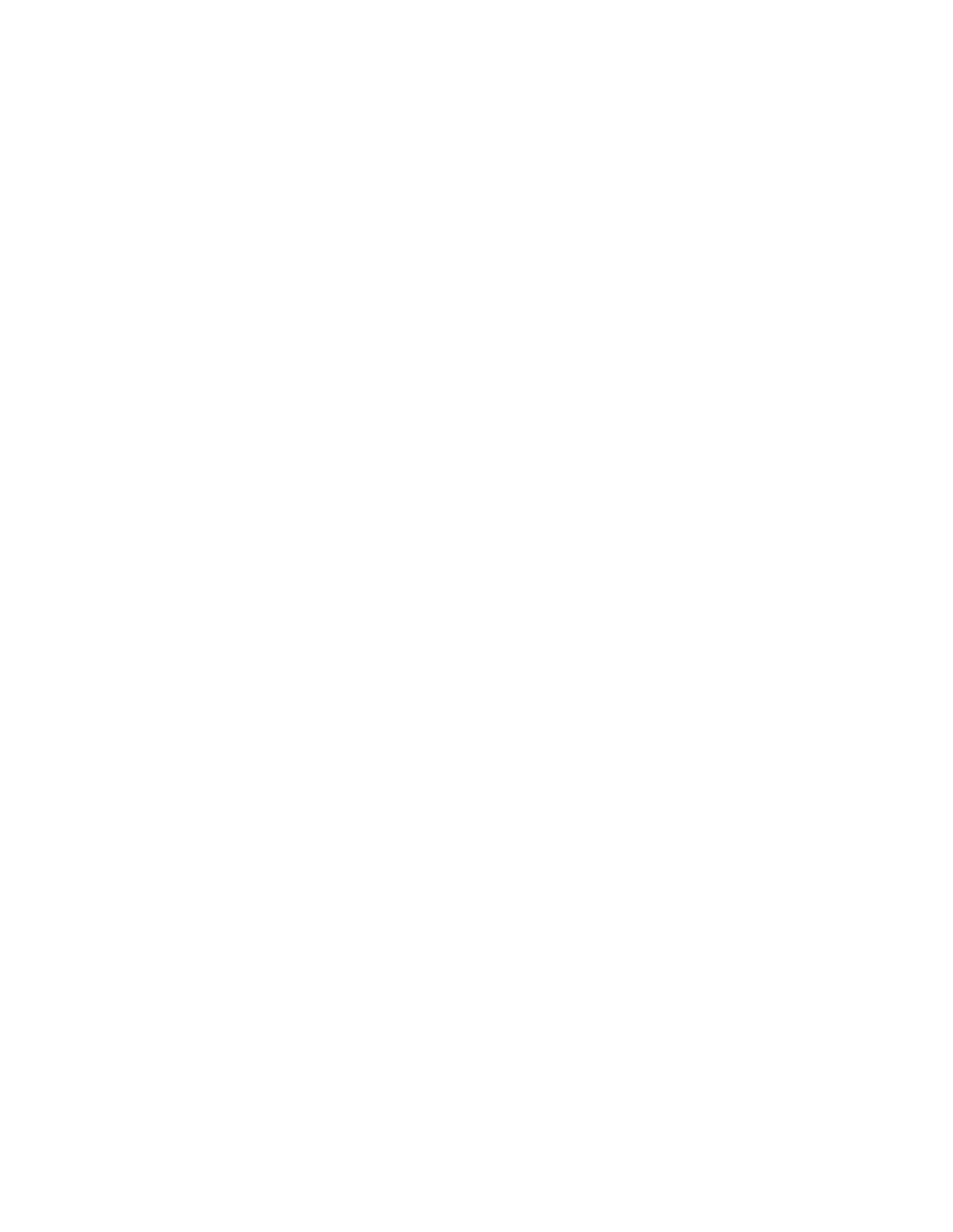## <span id="page-6-0"></span>3 Acknowledgements

The initial development of flite was primarily done by awb while travelling, perhaps the name is doubly appropriate as a substantial amount of the coding was done over 30,000ft). During most of that time awb was funded by the Language Technologies Institute at Carnegie Mellon University.

Kevin A. Lenzo was involved in the design, conversion techniques and representations for the voice distributed with flite (as well as being the actual voice itself).

Other contributions are:

- Nagoya Institute of Technology The MLSA, MLPG code comes directly NITECH's hts engine code, though we have done some optimizations.
- Marcela Charfuelan (DFKI) For the mixed-excitation techniques (but no direct code). These originally came from NITECH but we understood the techniques from Marcela's Open Mary Java code and implemented them in our optimized version of MLSA.
- David Huggins-Daines: much of the very early clunits code, porting to multiple platforms, substantial code tidy up and configure/autoconf guidance (up to 2001).
- Cepstral, LLC (<http://cepstral.com>): For supporting DHD to spend time (in early 2001) on flite and passing back the important fixes and enhancements while on a project funded by the Portuguese Foundation for Science and Technology (FCT) Praxis XXI program specifically to produce an open source synthesizer.
- Willie Walker <william.walker@sun.com> and the Sun Speech Group: lots of low level bugs (and fixes).
- Henry Spencer: For the regex code
- University of Edinburgh: for releasing Festival for free, making a companion runtime synthesizer a practical project, much of the design of flite relies on the architecture decisions made in the Festival Speech Synthesis Systems and the Edinburgh Speech Tools.

The duration cart tree and intonation (accent and F0) models for the US English voice were derived from the models in the Festival distribution. which in turn were trained from the Boston University FM Radio Data Corpus.

- Carnegie Mellon University The included lexicon is derived from CMULEX and the letter to sound rules are constructed using the Lenzo and Black techniques for building LTS decision graphs.
- Craig Reese: IDA/Supercomputing Research Center and Joe Campbell: Department of Defense who wrote the ulaw conversion routines in src/speech/cst wave utils.c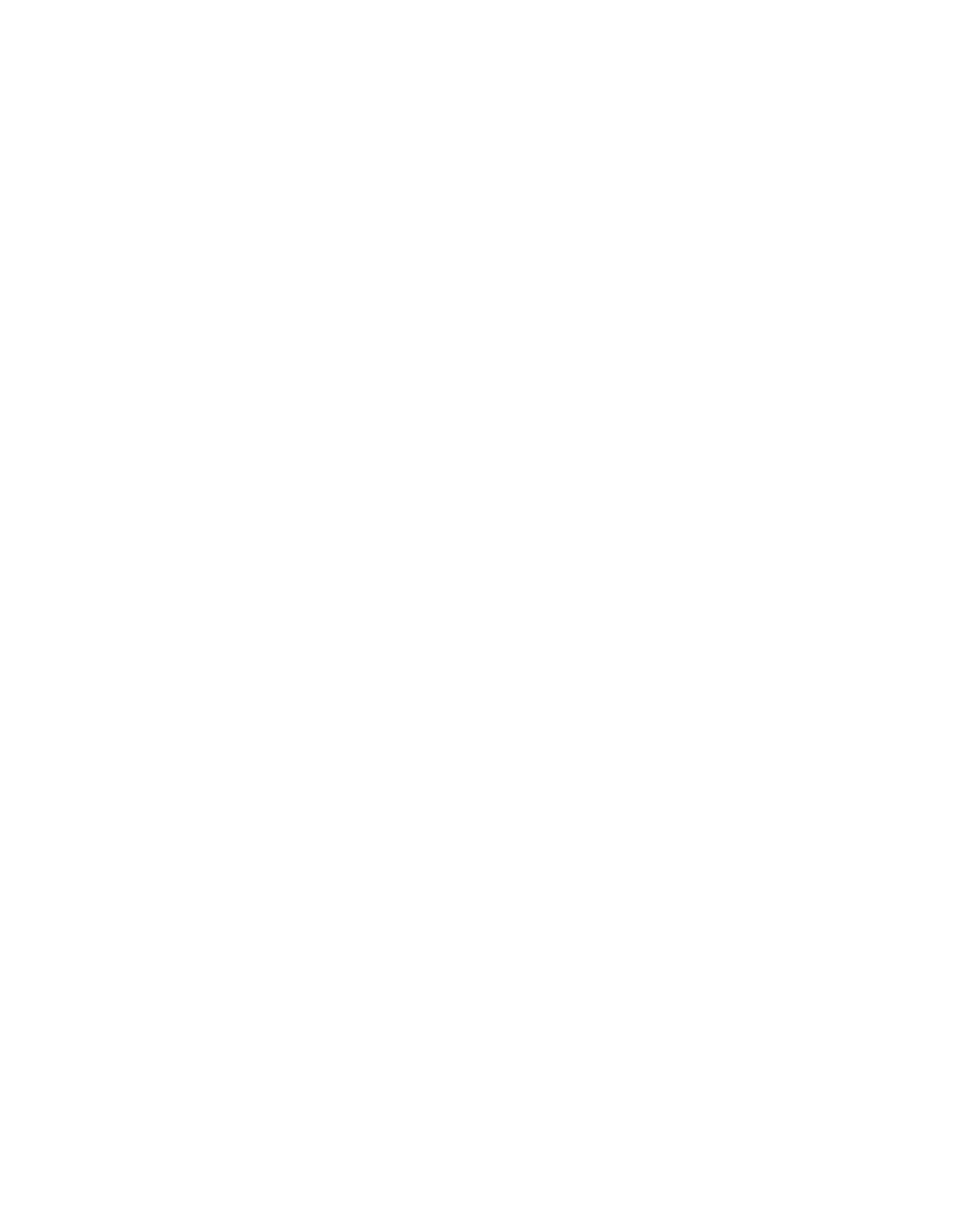## <span id="page-8-0"></span>4 Installation

Flite consist simple of a set of C files. GNU configure is used to configure the engine and will work on most major architectures.

In general, the following should build the system

```
tar zxvf flite-XXX.tar.gz
cd flite-XXX
./configure
make
```
However you will need to explicitly call GNU make gmake if make is not GNU make on your system.

The configuration process build a file 'config' config' which under some circumstances may need to be edited, e.g. to add unusual options or dealing with cross compilation.

On Linux systems, we also support shared libraries which are useful for keeping space down when multiple different application are linked to the flite libraries. For development we strongly discourage use of shared libraries as it is too easy to either not set them up correctly or accidentally pick up the wrong version. But for installation they are definitely encouraged. That is if you are just going to make and install they are good but unless you know what LD\_LIBRARY\_PATH does, it may be better to use static libraries (the default) if you are changing C code or building your own voices.

./configure --enable-shared make

This will build both shared and static versions of the libraries but will link the executables to the shared libraries thus you will need to install the libraries in a place that your dynamic linker will find them (cf. /etc/ld.so.conf) or set LD\_LIBRARY\_PATH appropriately.

### make install

Will install the binaries ('bin/flite\*'), include files and libraries in appropriate subdirectories of the defined install directory, '/usr/local' by default. You can change this at configure time with

```
./configure --prefix=/opt
```
## 4.1 Windows Support

## 4.2 Window CE Support

NOTE: as Windows CE is somewhat rare now, we do not guarantee this still works.

Flite has been successfully compiled by a number of different groups under Windows CE. The system should compile under Embedded Visual Studio but we not have the full details.

The system as distributed does compile under the gcc 'mingw32ce' toolchain available from <http://cegcc.sourceforge.net/>. The current version can be compiled and run under WinCE with a primitive application called 'flowm'. 'flowm' is a simple application that allows playing of typed-in text, or full text to speech on a file. Files should be a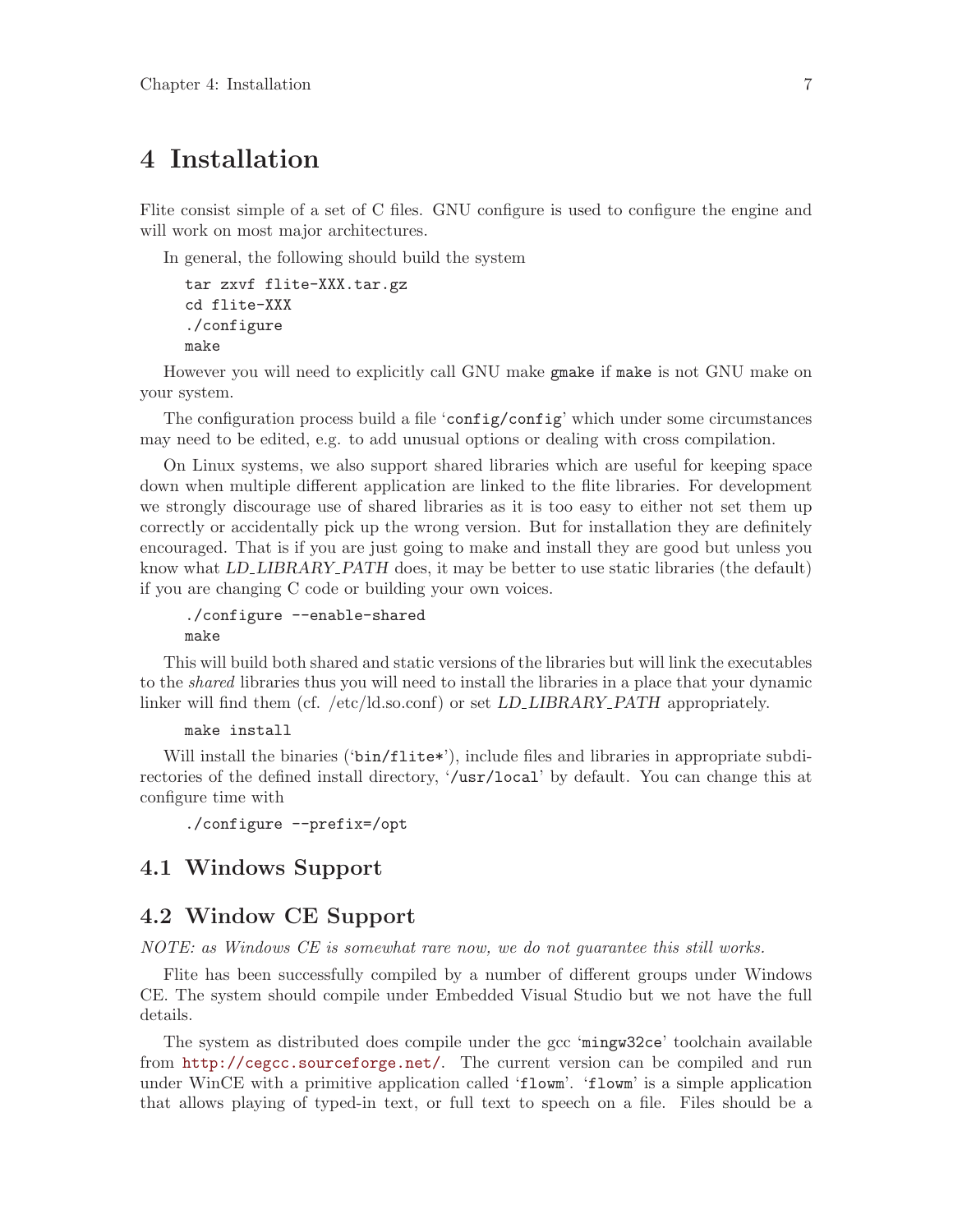<span id="page-9-0"></span>simple ascii text files \*.txt. The application allows the setting of the byte position to start synthesis from.

Assuming you have 'mingw32ce' installed you can configure as

./configure --target=arm-wince make

The resulting binary is given in 'wince/flowm.exe'. If you copy this onto your Windows Mobile device and run it, it should allow you to speak typed-in text and any '\*.txt' files you have on your device.

The application uses cmu\_us\_kal as the voice for default. Although it is possible to include the clustergen voices, they may be too slow to be really practical. An 8KHz clustergen voice with a reduced order to 13 gives a voices that runs acceptably on an hp2755  $(624\text{MHz})$  but still marginal on an AT&T Tilt  $(400\text{MHz})$ .

Building 8KHz clustergen voices is currently a bit of hack. We take the standard waveforms and resample them to 8KHz, then relabel the sample rate to be 16KHz. Then build the voice as normal (as if the speaker spoke twice as fast. You may need to have tune the F0 parameters in 'etc/f0.params'. This seems to basically work. Then after the waveform is synthesized (still in the "chipmunk" domain) we then playit back at 8KHz. This effectively means we generate half the number of samples and the frames are really at 10ms. A second reduction is an option on the basic 'build\_flite' command. A second argument can specify order reduction, thus instead of the standard 25 static parameters (plus its deltas) we can reduce this to 13 and still get acceptable results

```
./bin/build_flite cg 13
cd flite
make
```
Importantly this uses less space, and uses less time to synthesis. These SPEECH\_HACKS in 'src/cg/cst\_mlsa.c' are switched on by default when UNDER\_CE is defined.

The reduced order properly extracts the statics (and stddev) and deltas (and stddev) from the predicted parameter clusters and makes it as if those were the sizes of parameters that were used to the train the voice.

## 4.3 PalmOS Support

NOTE: as PalmOS is somewhat rare now, we do not guarantee this still works.

Support for PalmOS was removed from 1.9, I no longer have any working PalmOS devices. But this section remains for people who do, but they may need to update something to make this work.

Starting with 1.3 we have initial support for PalmOS using the free development tools. The compilation method assumes the target device is running PalmOS 5.0 (or later) on an ARM processor. Following convention in the Palm world, the app that the user interacts with is actually a m68k application compiled with the m68 gcc cross compiler, the resulting code is interpreted by the PalmOS 5.0 device. The core flite code is in native ARM, and hence uses the ARM gcc cross compiler. An interesting amout of support code is required to get all this work properly.

The user app is called flop (FLite on Palm) and like most apps written by awb, is functional, but ugly. You should not let a short-sighted Scotsman, who still thinks command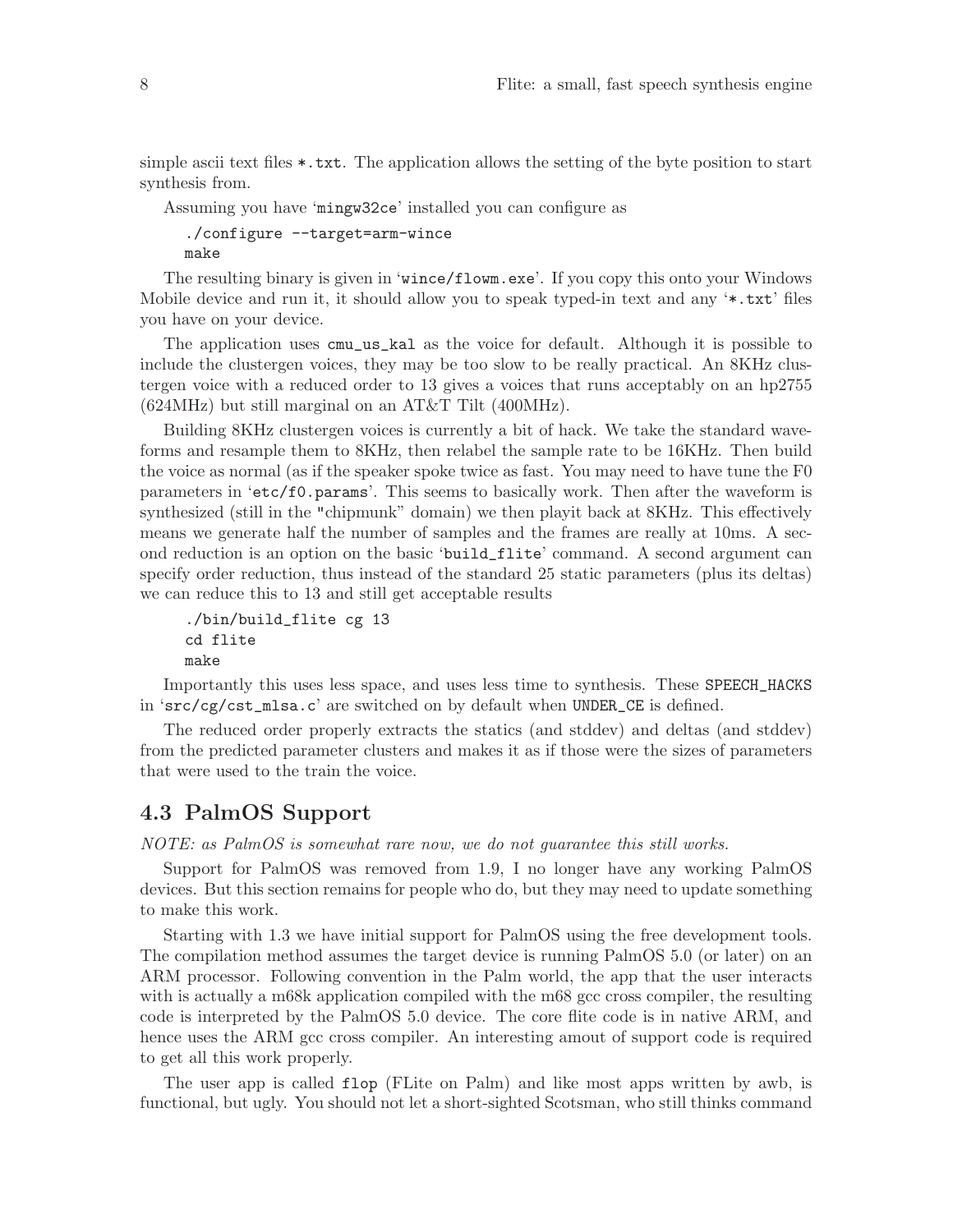line interfaces are cool, design a graphical app. But it does work and can read typed-in text. The 'armflite.ro' resources are designed with the idea that proper applications will be written using it as a library.

The 'flop.prc' application is distributed separately so it can be used without having to install all these tools. But if you want to PalmOS development here is what you need to do to compile Flite for PalmOS and the flop application.

There are number of different application development environments for Palm, here I only describe the Unix based one as this is what was used. You will need the PalmOS SDK 5.0 from palmOne <http://www.palmone.com/us/developers/>. This is free but does require registration. Out of the lots of different files you can get for palmOne you will eventually find 'palmos-sdk-5.0r3-1.noarch.rpm', install that on your linux machine

```
rpm -i palmos-sdk-5.0r3-1.noarch.rpm
```
You will also need the various gcc based cross compilers  $http://prc-tools.sourceforge.net/$ 

```
prc-tools-2.3-1.i386.rpm
prc-tools-arm-2.3-1.i386.rpm
prc-tools-htmldocs-2.3-1.noarch.rpm
```
The Palm Resource compiler <http://pilrc.sourceforge.net/>

```
pilrc-3.1-1.i386.rpm
```
And maybe the emulator <http://www.palmos.com/dev/tools/emulator/>

```
pose-3.5-2.i386.rpm
pose-skins-1.9-1.noarch.rpm
pose-skins-handspring-3.1H4-1.noarch.rpm
```
Though as POSE doesn't support ARM code, 'Simulator' does but that only works under Windows, POSE is only useful for debugging the m68k parts of the app.

Install these

```
rpm -i prc-tools-2.3-1.i386.rpm
rpm -i prc-tools-arm-2.3-1.i386.rpm
rpm -i prc-tools-htmldocs-2.3-1.noarch.rpm
rpm -i pilrc-3.1-1.i386.rpm
rpm -i pose-3.5-2.i386.rpm
rpm -i pose-skins-1.9-1.noarch.rpm
rpm -i pose-skins-handspring-3.1H4-1.noarch.rpm
```
We also need the prc-tools to know which SDK is available

palmdev-prep

In addition we use Greg Parker's PEAL <http://www.sealiesoftware.com/peal/> ELF ARM loader. You need to download this and compile and install it yourself, so that pealpostlink is in your path. Greg was very helpful and even added support for large data segments for this work (though in the end we don't actually use them). Some peal code is in our distribution (which is valid under his licence) but if you use a different version of peal you may need to ensure they are matched, by updating the peal code in 'palm/'. We used version 'peal-2004-12-29'.

The other palm specific function we require is par <http://www.djw.org/product/palm/par/> which is part of the prc.tgz distribution. We use par to construct resources from raw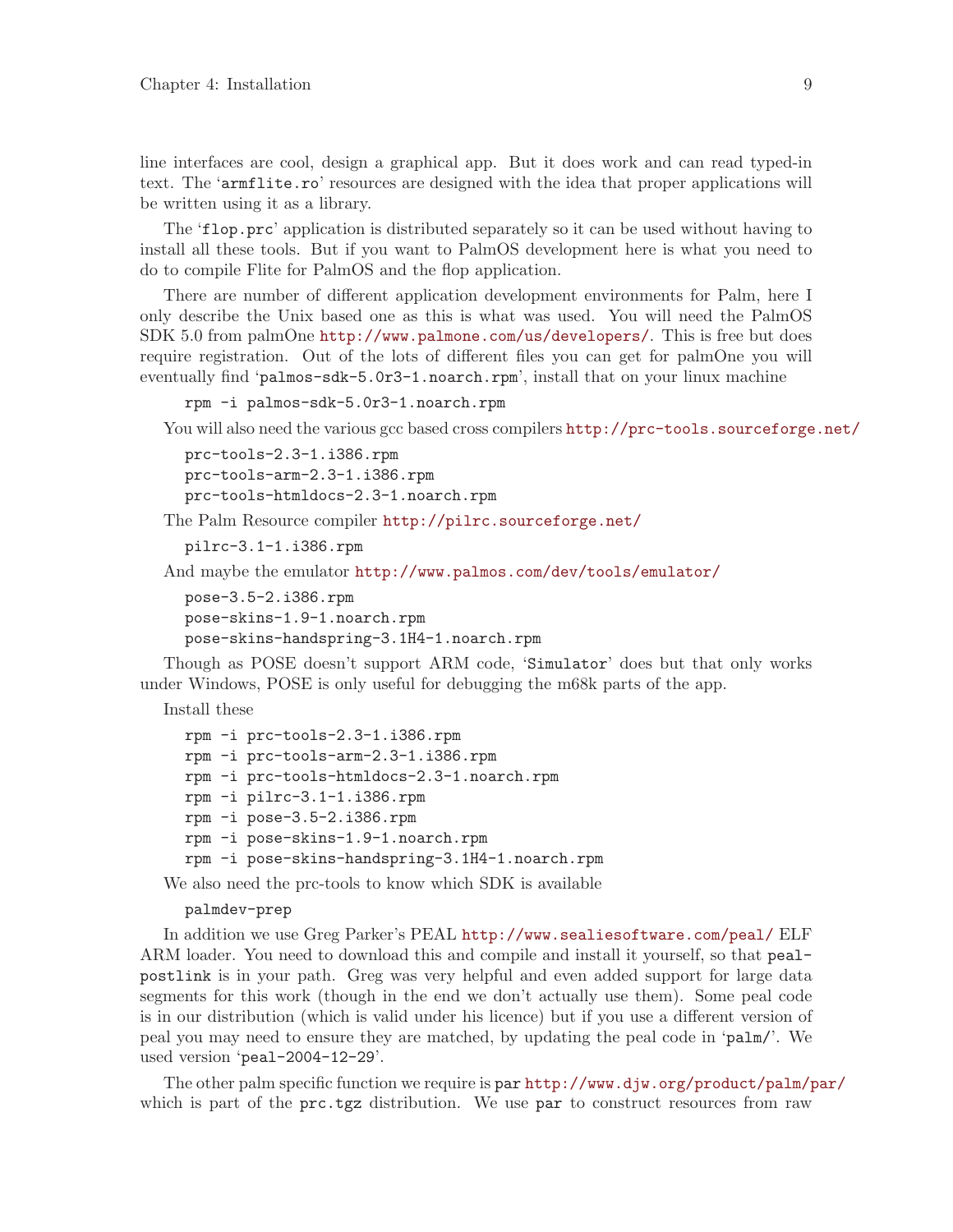<span id="page-11-0"></span>binary files. There are other programs that can do this but we found this one adequate. Again you must compile this and ensure par is in your path. Note no part of par ends up in the distributed system.

Given all of the above you should be able to compile the Palm code and the flop application.

```
./configure --target=arm-palmos
make
```
The resulting application should be in 'palm/flop/flop.prc' which can then be installed on your Plam device

pilot-xfer -i palm/flop/flop.prc

Setting up the tools, and getting a working Linux/Palm conduit is not particularly easy but it is possible. Although some attempt was made to use the Simulator, (PalmOS 5.0/ARM simulator) under Windows, it never really contributed to the development. The POSE (m68k) emulator though was use to develop the flop application itself.

### 4.3.1 Some notes on the PalmOS port

Throughout the PalmOS developer documentation they continually remind you that a Palm device is not a full computer, its an extention of the desktop. But seeing devices like the Treo 600 can easily make one forget and want the device to do real computational work. PalmOS is designed for small light weight devices so it is easy to start hitting the boundaries of its capabilities when trying to port larger aplications.

PalmOS5.0 still has interesting limitations, in the m68k domain, int's are 16 bit and using memory segments greater than 65K require special work. Quaint as these are, they do significantly affect the port. At first we thought that only the key computationally expensive parts would be in ARM (so-called armlets) but trying to compile the whole flite code in m68k with long/short distinctions and sub-64K code segment limitations was just too hard.

Thus all the Flite code, USEnglish, Lexicon and diphone databases actually are compiled in the ARM domain. There is however no system support in the ARM domain so call backs to m68k system functions are necessary. With care calls to system functions can be significantly limited so only a few call backs needed to be written. These are in 'palm/pocore/'. I believe CodeWarrior has better support for this, but in this case we rolled our own (though help from other open source examples was important).

We manage the m68k/ARM interface through PEAL, which is basically a linker for ARM code and calling mechanism from m68k. PEAL deals with globals and spliting the code into 65K chunks automatically.

Flite does however have a number of large data segments, in the lexicon and the voice database itself. PEAL can deal with this but it loads large segments by copying them into the dynamic heap, which on most Palm device is less than 2M. This isn't big enough.

Thus we changed Flite to restrict the number of large data sgements it used (and also did some new compression on them). The five segments: the lts rules, the lexical entries, the voice LPC coefficients, the voice residuals and the voice residual index are now treated a data segments that are split into 65400 sized segments and loaded into feature memory space, which is in the storage heap and typically much bigger. This means we do need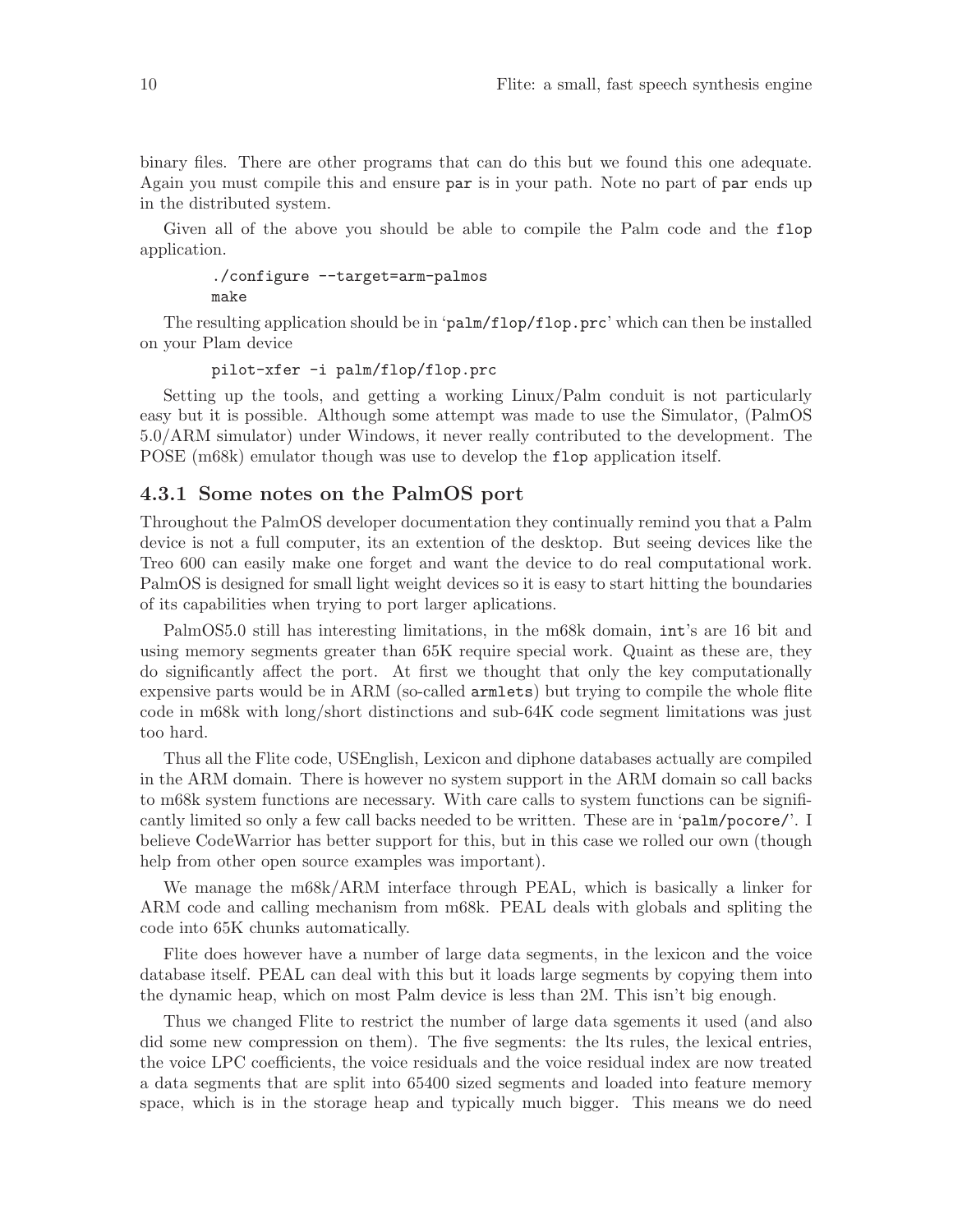<span id="page-12-0"></span>about 2-3 megabyte free on the device to run. We did look into just indexing the 65400 byte segments directly but that looked like being too much work, and we're only going to be able to run on 16M sized Palms anyway (there aren't any 8M ARM Palms with audio, expect maybe some SmartPhones).

Using Flite from m68k land involves getting a flite\_info structure from flite\_init(). This contains a bunch of fields that be set and sent to the ARM domain Flite synthesizer proper within which other output fields may be set and returned. This isn't a very general structure, but is adequate. Note the necessary byte swapping (for the top level fileds) is done for the this structure, before calling the ARM native arm\_flite\_synth\_text and swapped back again after returning.

Display, playing audio, pointy-clicky event thingies are all done in the m68K domain.

### 4.3.2 Using the PalmOS

There are three basic functions that access the ARM flite functions: flite\_init(), flite\_ synth\_text() and flite\_end().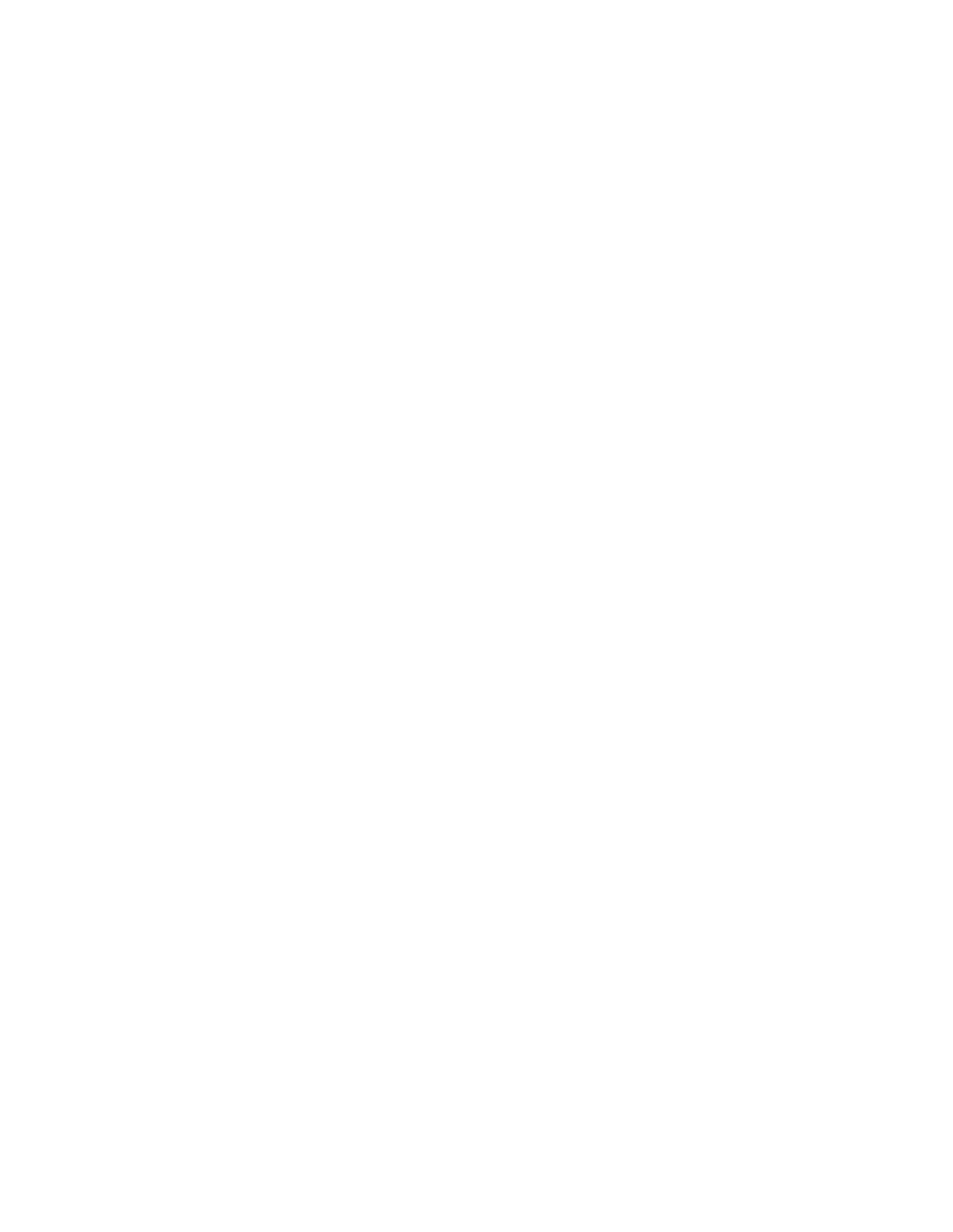## <span id="page-14-0"></span>5 Flite Design

## 5.1 Background

Flite was primarily developed to address one of the most common complaints about the Festival Speech Synthesis System. Festival is large and slow, even with the software bloat common amongst most products and that that bloat has helped machines get faster, have more memory and large disks, still Festival is criticized for its size.

Although sometimes this complaint is unfair, it is valid and although much work was done to ensure Festival can be trimmed and run fast it still requires substantial resources per utterance to run. After some investigation to see if Festival itself could be trimmed down it became clear because there was a core set of functions that were sufficient for synthesis that a new implementation containing only those aspects that were necessary would be easier than trimming down Festival itself.

Given that a new implementation was being considered a number of problems with Festival could also be addressed at the same time. Festival is not thread-safe, and although it runs under Windows, in server mode it relies on the Unix-centric view of fast forks with copy-on-write shared memory for servicing clients. This is a perfectly safe and practical solution for Unix systems, but under Windows where threads are the more common feature used for servicing multiple events and forking is expensive, a non-thread safe program can't be used as efficiently.

Festival is written in C++ which was a good decision at the time and perfectly suitable for a large program. However what was discovered over the years of development is that C++ is not a portable language. Different C++ compilers are quite different and it takes significant amount of work to ensure compatibility of the code base over multiple compilers. What makes this worse is that new versions of each compiler are incompatible and changes are required. At first this looked like we were producing bad quality code but after 10 years it is clear that it is also that the compilers are still maturing. Thus it is clear that Festival and the Edinburgh Speech Tools will continue to require constant support as new versions of compilers are released.

A second problem with C++ is the size and efficiency of the code produced. Proponents of C++ may rightly argue that Festival and the Edinburgh Speech Tools aren't properly designed, but irrespective if that is true or not, it is true that the size of the code is much larger and slower than it need be for what it does. Throughout the design there is a constant trade-off between elegancy and efficiency which unfortunately at times in Festival requires untidy solutions of copying data out of objects processing it and copying back because direct access (particularly in some signal processing routines) is just too inefficient.

Another major criticism of Festival is the use of Scheme as the interpreter language. Even though it is a simple to implement language that is adequate for Festival's needs and can be easily included in the distribution, people still hate it. Often these people do learn to use it and appreciate how run time configurability is very desirable and that new voices may be added without recompilation. Scheme does have garbage collection which makes leaky programs much harder to write and as some of the intended audience for developing in Festival will not be hard core programmers a safe programming language seems very desirable.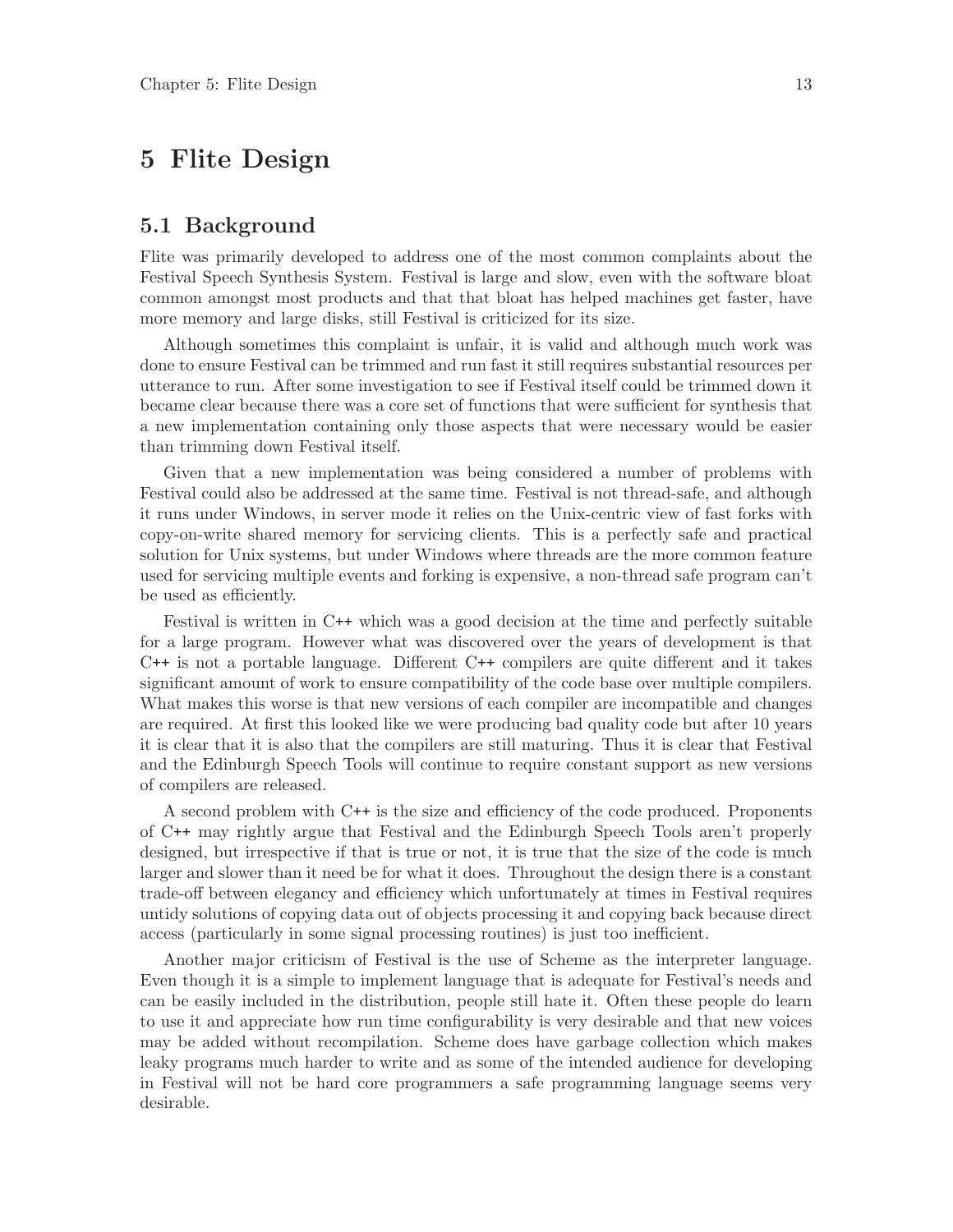<span id="page-15-0"></span>After taking into consideration all of the above it was decided to develop Flite as a new system written in ANSI C. C is much more portable than C++ as well as offering much lower level control of the size of the objects and data structure it uses.

Flite is not intended as a research and development platform for speech synthesis, Festival is and will continue to be the best platform for that. Flite however is designed as a run-time engine when an application needs to be delivered. It specifically addresses two communities. First as a engine for small devices such as PDAs and telephones where the memory and CPU power are limited and in some cases do not even have a conventional operating system.

The second community is for those running synthesis servers for many clients. Here although large fixed databases are acceptable, the size of memory required per utterance and speed in which they can be synthesized is crucial.

However in spite of the decision to build a new synthesis engine we see this as being tightly coupled into the existing free software synthesis tools or Festival and the FestVox voice building suite. Flite offers a companion run-time engine. Our intended mode of development is to build new voices in FestVox and debug and tune them in Festival. Then for deployment the FestVox format voice may be (semi-)automatically compiled into a form that can be used by Flite.

In case some people feel that development of a small run-time synthesizer is not an appropriate thing to do within a University and is more suited to commercial development, we have a few points which they should be aware of that to our mind justify this work.

We have long felt that research in speech and language should have an identifiable link to ultimate commercial use. In providing a platform that can be used in consumer products that falls within the same framework as our research we can better understand what research issues are actually important to the improvement our work.

In considering small useful synthesizers it forces a more explicit definition of what is necessary in a synthesizer and also how we can trade size, flexibility and speed with the quality of synthesized output. Defining that relationship is a research issue.

We are also advocates of speech technology within other research areas and the ability to offer support on new platforms such as PDAs and wearables allows for more interesting speech applications such as speech-to-speech translation, robots, and interactive personal digital assistants, that will prove new and interesting areas of research. Thus having a platform that others around us can more easily integrate into their research makes our work more satisfying.

### 5.2 Key Decisions

The basic architecture of Festival is good. It is well proven. Paul Taylor, Alan W. Black and Richard Caley spent many hours debating low level aspects of representation and structure that would both be adequate for current theories but also allow for future theories too. The heterogeneous relation graphs (HRG) are theoretically adequate, computationally efficient and well proven. Thus both because HRGs have such a background and that Flite is to be compatible with voices and models developed in Festival, Flite uses HRGs as its basic utterance representation structure.

Most of a synthesizer is in its data (lexicons, unit database etc), the actual synthesis code is pretty small. In Festival most of that data exists in external files which are loaded on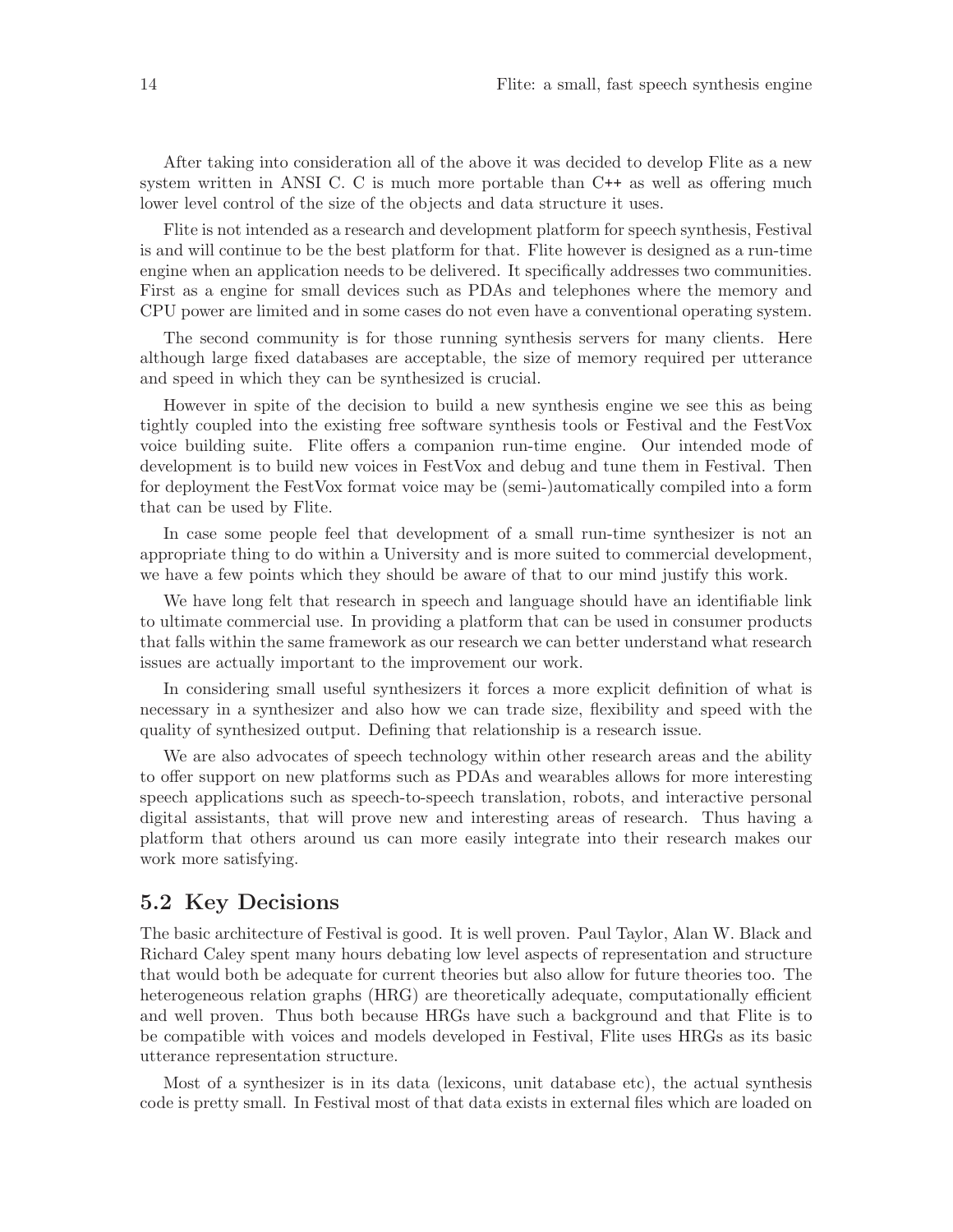demand. This is obviously slow and memory expensive (you need both a copy on the data on disk and in memory). As one of the principal targets for Flite is very small machines we wanted to allow that core data to be in ROM, and be appropriately mapped into RAM without any explicit loading (some OS's call this XIP – execute in place). This can be done by various memory mapping functions (in Unix its called mmap) and is the core technique used in shared libraries (called DLLs in some parts of the world). Thus the data should be in a format that it can be directly accessed. If you are going to directly access data you need to ensure the byte layout is appropriate for the architecture you are running on, byte order and address width become crucial if you want to avoid any extra conversion code at access time (like byte swapping).

At first is was considered that synthesis data would be converted in binary files which could be mmap'ed into the runtime systems but building appropriate binaries files for architectures is quite a job. However the C compiler does this in a standard way. Therefore the mode of operation for data within Flite is to convert it to C code (actually C structures) and use the C compiler to generate the appropriate binary structures.

Using the C compiler is a good portable solution but it as these structures can be very big this can tax the C compiler somewhat. Also because this data is not going to change at run time it can all be declared const. Which means (in Unix) it will be in the text segment and hence read only (this can be ROM on platforms which have that distinction). For structures to be const all their subparts must also be const thus all relevant parts must be in the same file, hence the unit databases files can be quite big.

Of course, this all presumes that you have a C compiler robust enough to compile these files, hardware smart enough to treat flash ROM as memory rather than disk, or an operating system smart enough to demand-page executables. Certain "popular" operating systems and compilers fail in at least one of these respects, and therefore we have provided the flexibility to use memory-mapped file  $I/O$  on voice databases, where available, or simply to load them all into memory.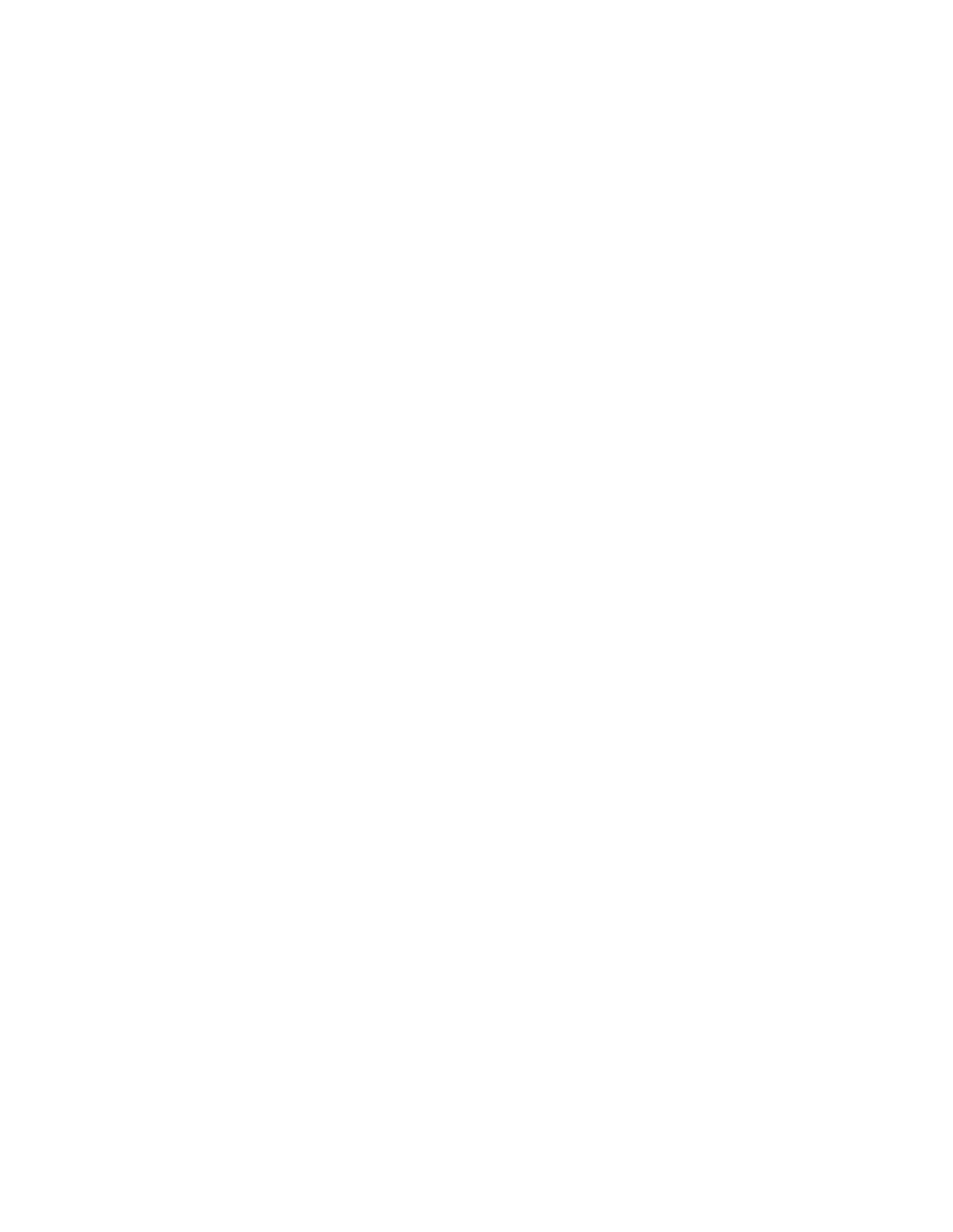## <span id="page-18-0"></span>6 Structure

The flite distribution consists of two distinct parts:

- The flite library containing the core synthesis code
- Voice(s) for flite. These contain three sub-parts
	- Language models: text processing, prosody models etc.
	- Lexicon and letter to sound rules
	- Unit database and voice definition

### 6.1 cst\_val

This is a basic simple object which can contain ints, floats, strings and other objects. It also allows for lists using the Scheme/Lisp, car/cdr architecture (as that is the most efficient way to represent arbitrary trees and lists).

The cst\_val structure is carefully designed to take up only 8 bytes (or 16 on a 64-bit machine). The multiple union structure that it can contain is designed so there are no conflicts. However it depends on the fact that a pointer to a cst\_val is guaranteed to lie on a even address boundary (which is true for all architectures I know of). Thus the distinction between between cons (i.e. list) objects and atomic values can be determined by the odd/evenness of the least significant bits of the first address in a cst\_val. In some circles this is considered hacky, in others elegant. This was done in flite to ensure that the most common structure is 8 bytes rather than 12 which saves significantly on memory.

All cst\_val's except those of type cons are reference counted. A few functions generate new lists of cst\_val's which the user should be careful about as they need to explicitly delete them (notably the lexicon lookup function that returns a list of phonemes). Everything that is added to an utterance will be deleted (and/or dereferenced) when the utterance is deleted.

Like Festival, user types can be added to the  $cst\_vals$ . In Festival this can be done on the fly but because this requires the updating of some list when each new type is added, this wouldn't be thread safe. Thus an explicit method of defining user types is done in 'src/utils/cst\_val\_user.c'. This is not as neat as defining on the fly or using a registration function but it is thread safe and these user types won't change often.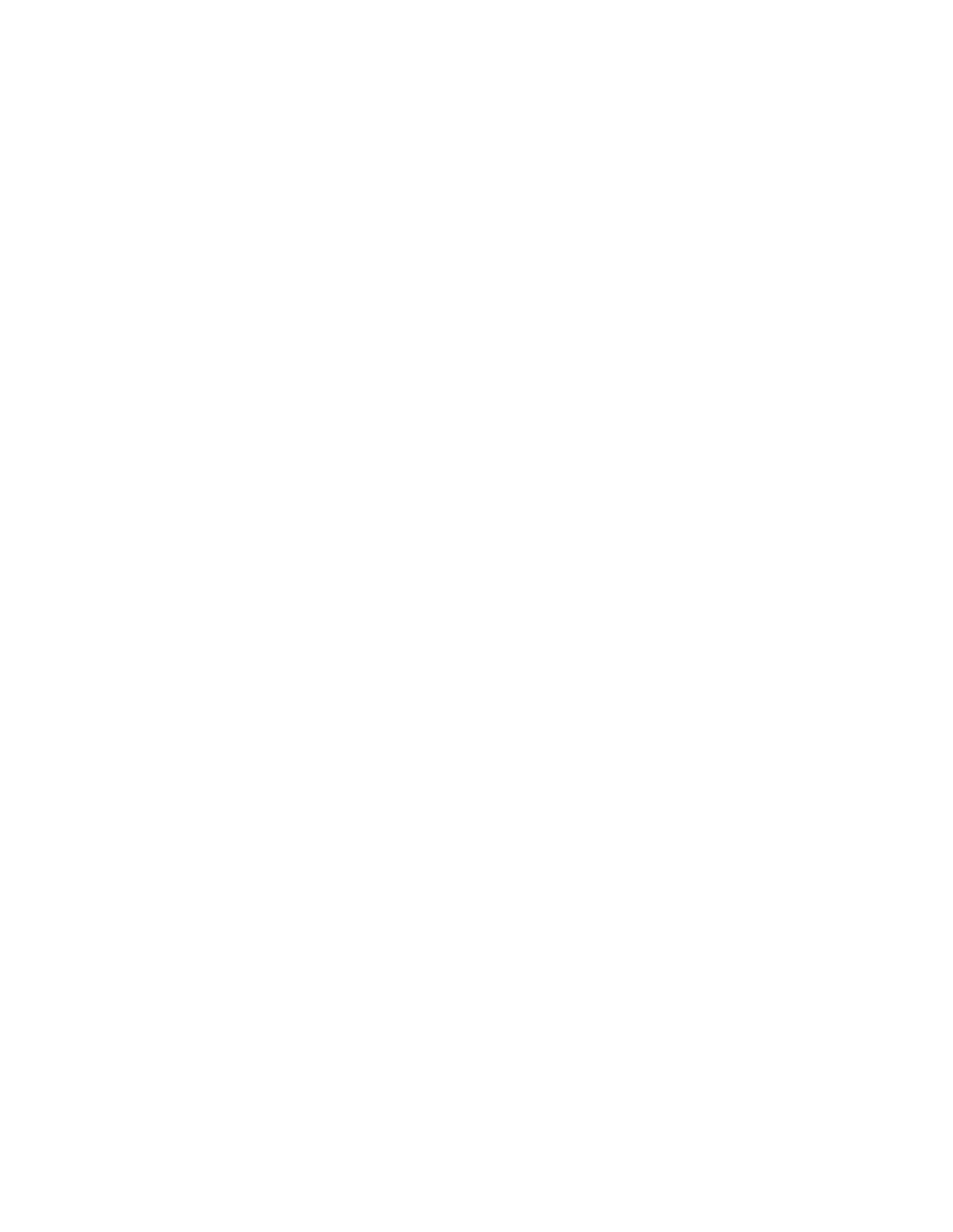## <span id="page-20-0"></span>7 APIs

Flite is a library that we expected will be embedded into other applications. Included with the distribution is a small example executable that allows synthesis of strings of text and text files from the command line.

You may want to look at Bard 'http://festvox.org/bard/', an ebook reader with a tight coupling to flite as a synthesizer. This is the most elaborate use of the Flite API within our suite of programs.

## 7.1 flite binary

The example flite binary may be suitable for very simple applications. Unlike Festival its start up time is very short (less than 25ms on a PIII 500MHz) making it practical (on larger machines) to call it each time you need to synthesize something.

### flite TEXT OUTPUTTYPE

If TEXT contains a space it is treated as a string of text and converted to speech, if it does not contain a space TEXT is treated as a file name and the contents of that file are converted to speech. The option  $-t$  specifies TEXT is to be treat as text (not a filename) and -f forces treatment as a file. Thus

flite -t hello

will say the word "hello" while

flite hello

will say the content of the file 'hello'. Likewise

```
flite "hello world."
```
will say the words "hello world" while

```
flite -f "hello world"
```
will say the contents of a file 'hello world'. If no argument is specified text is read from standard input.

The second argument OUTPUTTYPE is the name of a file the output is written to, or if it is play then it is played to the audio device directly. If it is none then the audio is created but discarded, this is used for benchmarking. If it is stream then the audio is streamed through a call back function (though this is not particularly useful in the command line version. If OUTPUTTYPE is omitted, play is assumed. You can also explicitly set the outputtype with the -o flag.

flite -f doc/alice -o alice.wav

## 7.2 Voice selection

All the voices in the distribution are collected into a single simple list in the global variable flite\_voice\_list. You can select a voice from this list from the command line

flite -voice awb -f doc/alice -o alice.wav

And list which voices are currently supported in the binary with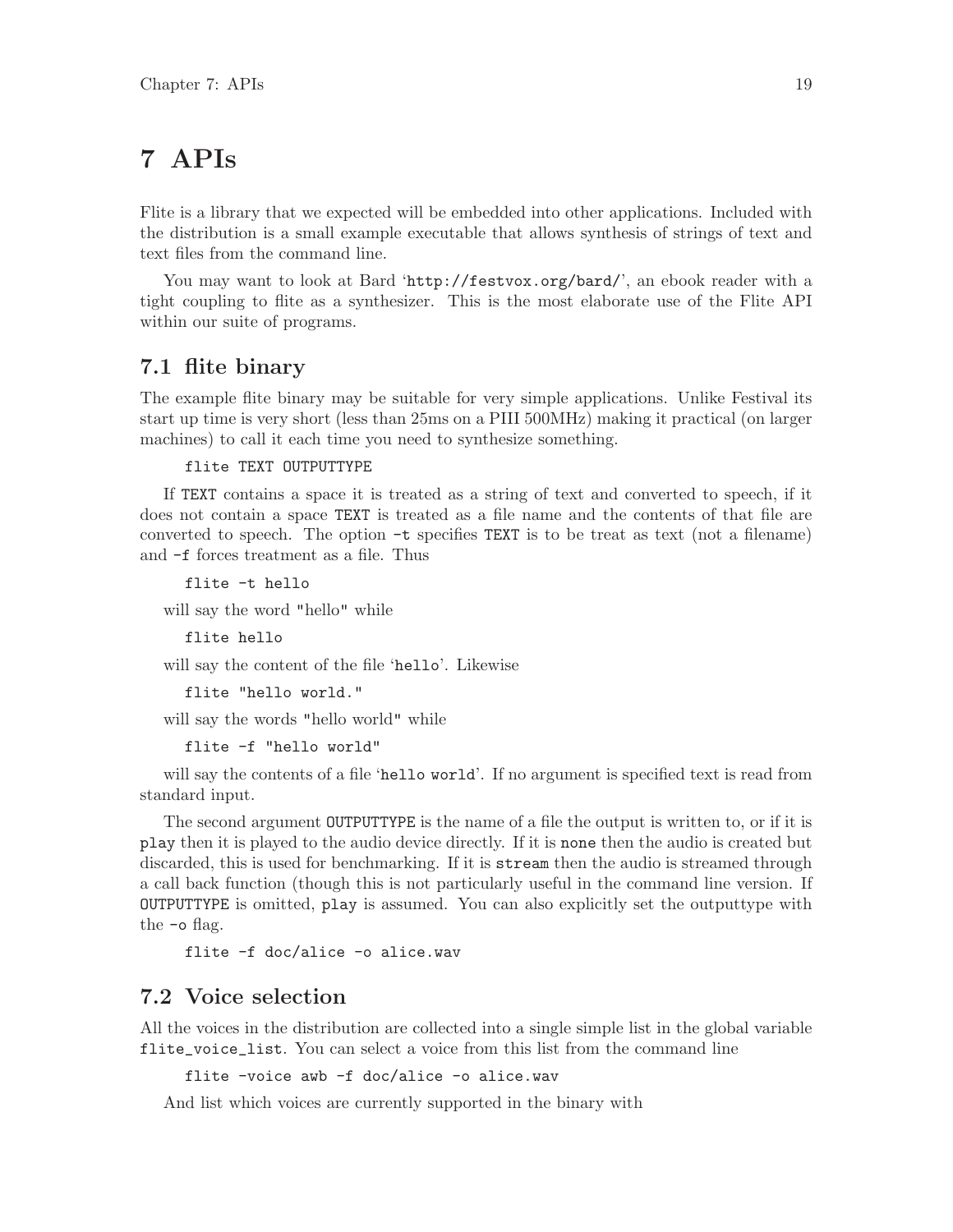<span id="page-21-0"></span>flite -lv

The voices which get linked together are those listed in the VOICES in the 'main/Makefile'. You can change that as you require.

Voices may also be dynamically loaded from files as well as built in. The argument to the -voice option may be pathname to a dumped (Clustergen) voice. This may be a Unix pathname or a URL (only protocols 'http' and 'file' are supported. For example

```
flite -voice file://cmu_us_awb.flitevox -f doc/alice -o alice.wav
flite -voice http://festvox.org/voices/cmu_us_ksp.flitevox -f doc/alice -o alice.wav
```
Voices will be loaded once and added to flite\_voice\_list. Although these voices are often small (a few megabytes) there will still be some time required to read them in the first time. The voices are not mapped, they are read into newly created structures.

This loading function is currently only supported for Clustergen voices.

## 7.3 C example

Each voice in Flite is held in a structure, a pointer to which is returned by the voice registration function. In the standard distribution, the example diphone voice is cmu\_us\_ kal.

Here is a simple C program that uses the flite library

```
#include "flite.h"
register_cmu_us_kal();
int main(int argc, char **argv)
{
    cst_voice *v;
    if (\arg c := 2){
        fprintf(stderr,"usage: flite_test FILE\n");
        exit(-1);}
    flite_init();
    v = register_cmu_us_kal(NULL);
    flite_file_to_speech(argv[1],v,"play");
}
```
Assuming the shell variable FLITEDIR is set to the flite directory the following will compile the system (with appropriate changes for your platform if necessary).

```
gcc -Wall -g -o flite_test flite_test.c -I$FLITEDIR/include -L$FLITEDIR/lib
   -lflite_cmu_us_kal -lflite_usenglish -lflite_cmulex -lflite -lm
```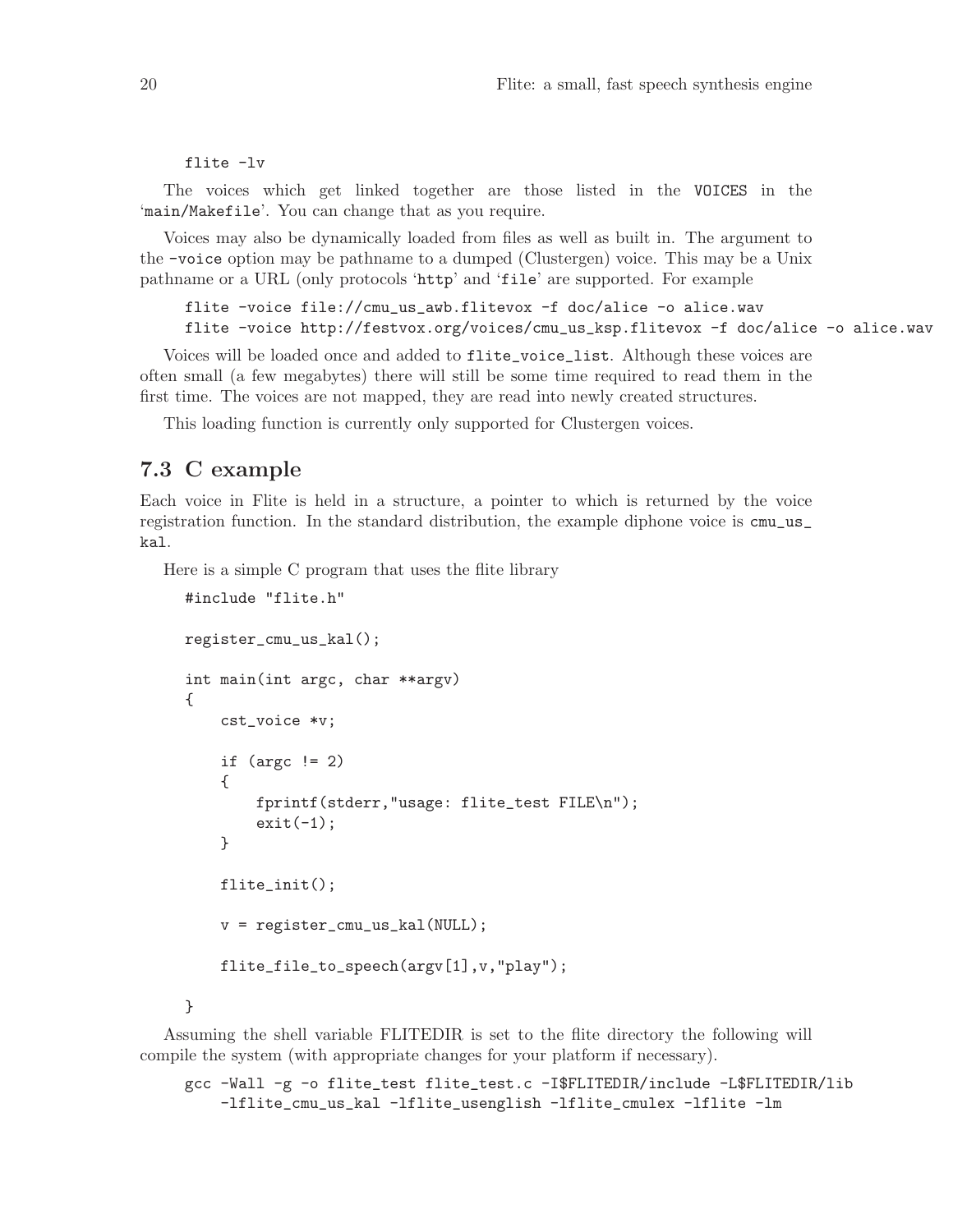## <span id="page-22-0"></span>7.4 Public Functions

Although, of course you are welcome to call lower level functions, there a few key functions that will satisfy most users of flite.

```
void flite_init(void);
```
This must be called before any other flite function can be called. As of Flite 1.1, it actually does nothing at all, but there is no guarantee that this will remain true.

### cst\_wave \*flite\_text\_to\_wave(const char \*text,cst\_voice \*voice);

Returns a waveform (as defined in 'include/cst\_wave.h') synthesized from the given text string by the given voice.

float flite\_file\_to\_speech(const char \*filename, cst\_voice \*voice, const char \*outtype);

> synthesizes all the sentences in the file 'filename' with given voice. Output (at present) can only reasonably be, play or none. If the feature file\_start\_ position with an integer, that point is used as start position in the file to be synthesized.

float flite\_text\_to\_speech(const char \*text, cst\_voice \*voice, const char \*outtype);

> synthesizes the text in string point to by text, with the given voice. outtype may be a filename where the generated waveform is written to, or "play" and it will be sent to the audio device, or "none" and it will be discarded. The return value is the number of seconds of speech generated.

- cst\_utterance \*flite\_synth\_text(const char \*text,cst\_voice \*voice); synthesize the given text with the given voice and returns an utterance from it for further processing and access.
- cst\_utterance \*flite\_synth\_phones(const char \*phones,cst\_voice \*voice); synthesize the given phones with the given voice and returns an utterance from it for further processing and access.

cst\_voice \*flite\_voice\_select(const char \*name);

returns a pointer to the voice named name. Will retrurn NULL if there is not match, if name == NULL then the first voice in the voice list is returned. If name is a url (starting with 'file:' or 'http:', that file will be accessed and the voice will be downloaded from there.

float flite\_ssml\_file\_to\_speech(const char \*filename, cst\_voice \*voice, const char \*outtype);

> Will read the file as ssml, not all ssml tags are supported but many are, unsupported ones are ignored. Voice selection works by naming the internal name of the voice, or the name may be a url and the voice will be loaded. The audio tag is supported for loading waveform files, again urls are supported.

float flite\_ssml\_text\_to\_speech(const char \*text, cst\_voice \*voice, const char \*outtype);

Will treat the text as ssml.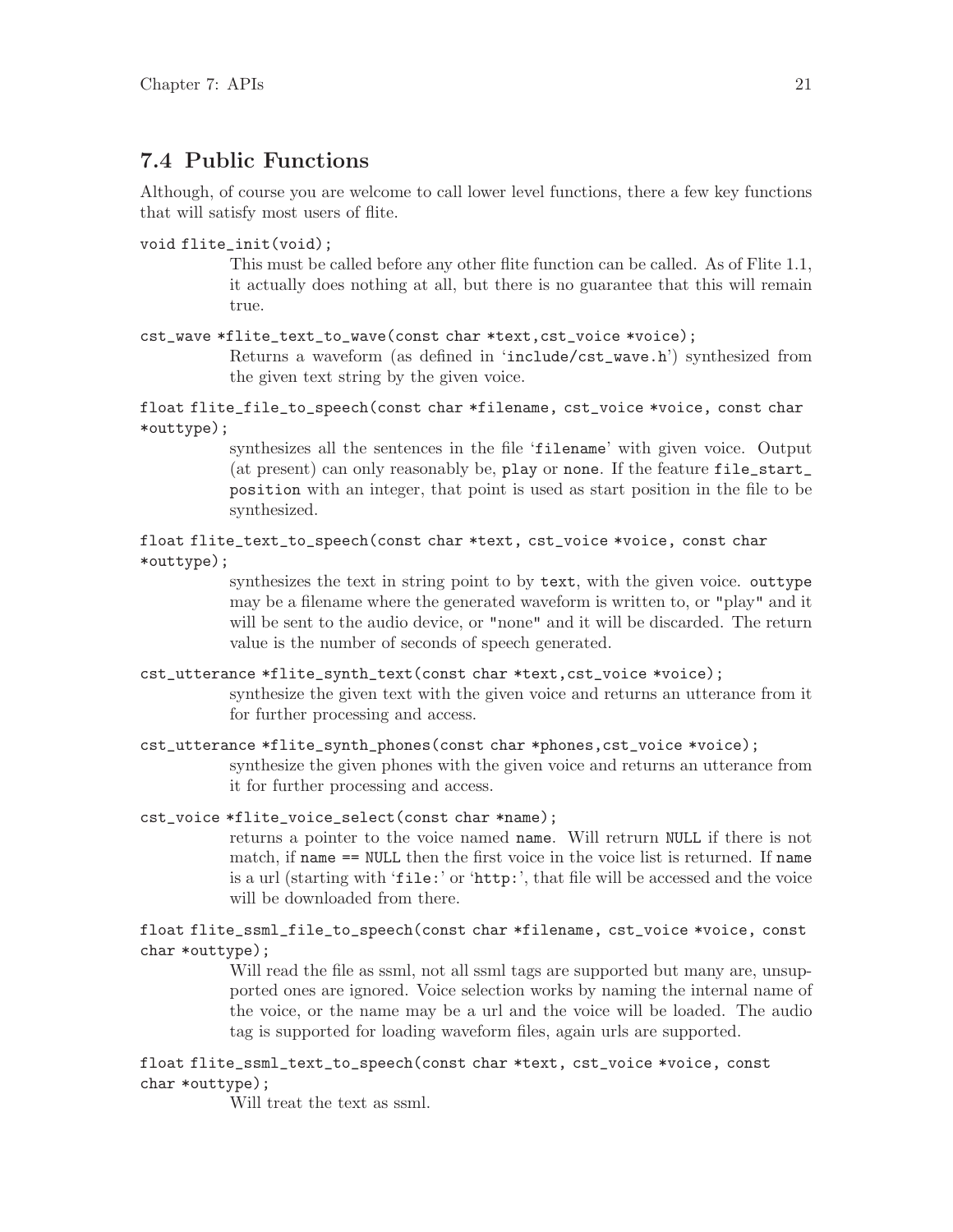<span id="page-23-0"></span>int flite\_voice\_add\_lex\_addenda(cst\_voice \*v, const cst\_string \*lexfile); loads the pronunciations from lexfile into the lexicon identified in the given voice (which will cause all other voices using that lexicon to also get this new addenda list. An example lexicon file is given in 'flite/tools/examples.lex'. Words may be in double quotes, an optional part of speech tag may be give. A colon separates the headword/postag from the list of phonemes. Stress values (if used in the lexicon) must be specified. Bad phonemes will be complained about on standard out.

## 7.5 Streaming Synthesis

In 1.4 support was added for streaming synthesis. Basically you may provide a call back function that will be called with waveform data immediately when it is available. This potentially can reduce the delay between sending text to the synthesized and having audio available.

The support is through a call back function of type

```
int audio_stream_chunk(const cst_wave *w, int start, int size,
                       int last, cst_audio_streaming_info *asi)
```
If the utterance feature streaming\_info is set (which can be set in a voice or in an utterance). The LPC or MLSA resynthesis functions will call the provided function as buffers become available. The LPC and MLSA waveform synthesis functions are used for diphones, limited domain, unit selection and clustergen voices. Note explicit support is required for streaming so new waveform synthesis function may not have the functionality.

An example streaming function is provided in 'src/audio/au\_streaming.c' and is used by the example flite main program when stream is given as the playing option. (Though in the command line program the function it isn't really useful.)

In order to use streaming you must provide call back function in your particular thread. This is done by adding features to the voice in your thread. Suppose your function was declared as

```
int example_audio_stream_chunk(const cst_wave *w, int start, int size,
                       int last, void *user)
```
You can add this function as the streaming function through the statement

```
cst_audio_streaming_info *asi;
...
    asi = new_audio_streaming_info();
    asi->asc = example_audio_stream_chunk;
    feat_set(voice->features,
             "streaming_info",
             audio_streaming_info_val(asi));
```
You may also optionally include your own pointer to any information you additionally want to pass to your function. For example

```
typedef my_callback_struct {
   cst_audiodev *fd;
   int count;
};
```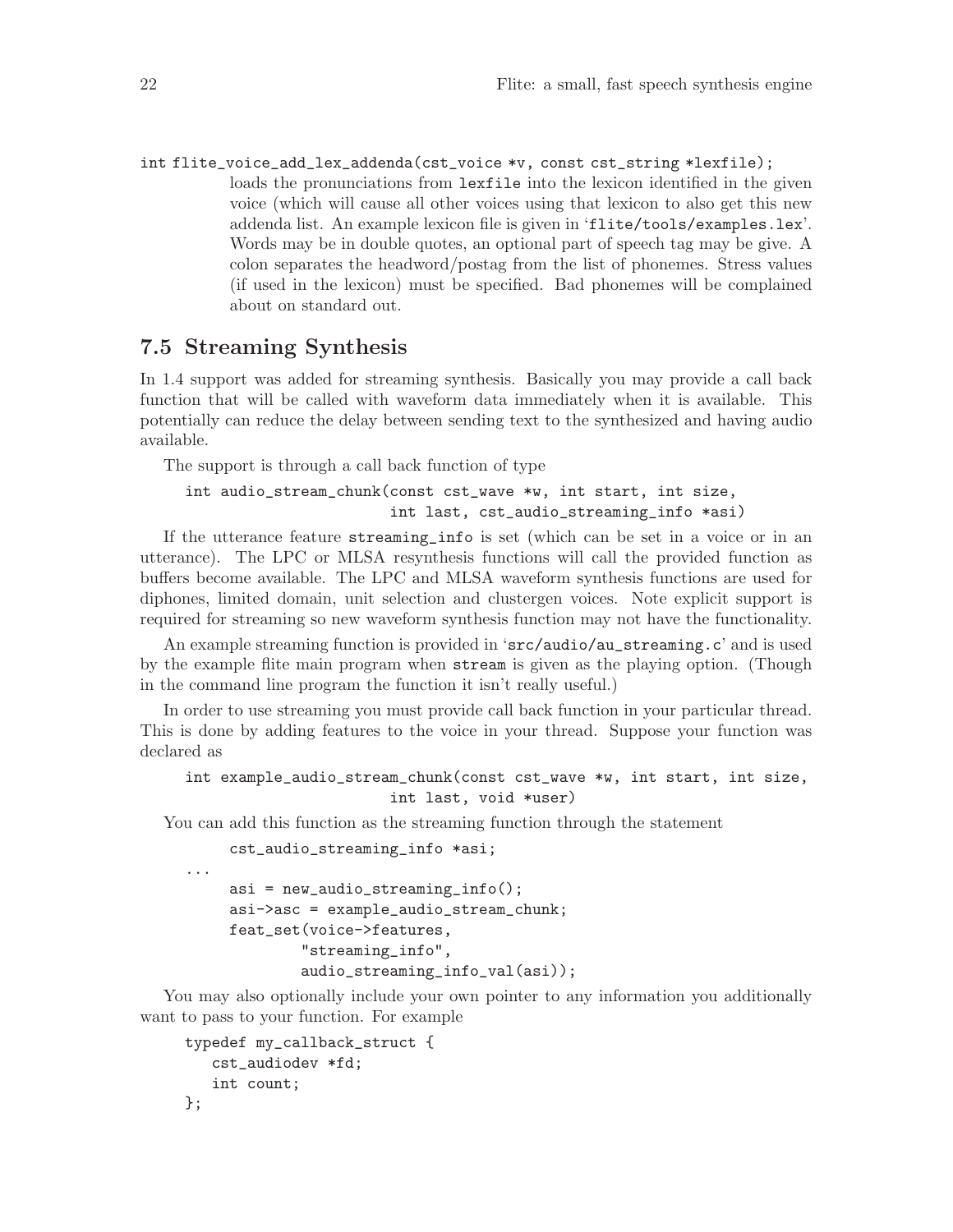```
cst_audio_streaming_info *asi;
...
mcs = cst_alloc(my_callback_struct,1);
mcs->fd=NULL;
mcs->count=1;
asi = new_audio_streaming_info();
asi->asc = example_audio_stream_chunk;
asi->userdata = mcs;
feat_set(voice->features,
         "streaming_info",
         audio_streaming_info_val(asi));
```
Another example is given in 'testsuite/by\_word\_main.c' which shows a call back funtion that also prints the token as it is being synthesized. The 'utt' field in the 'cst\_audio\_streaming\_info' structure will be set to the current utterance. Please note that the 'item' field in the 'cst\_audio\_streaming\_info' structure is for your convenience and is not set by anyone at all. The previous sentence exists in the documentation so that I can point at it, when user's fail to read it.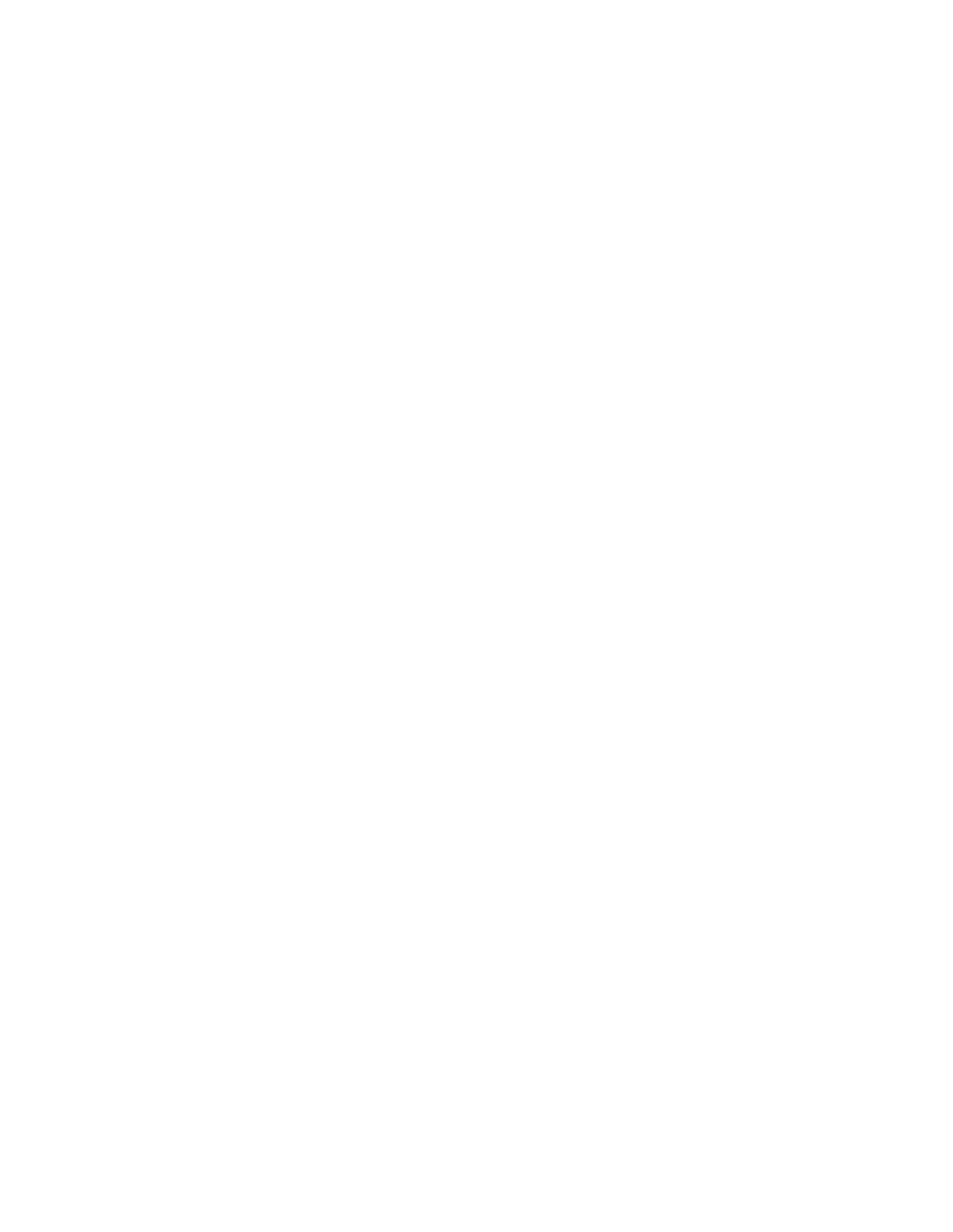## <span id="page-26-0"></span>8 Converting FestVox Voices

As of 1.2 initial scripts have been added to aid the conversion of FestVox voices to Flite. In general the conversion cannot be automatic. For example all specific Scheme code written for a voice needs to be hand converted to C to work in Flite, this can be a major task.

Simple conversion scripts are given as examples of the stages you need to go through. These are designed to work on standard (English) diphone sets, and simple limited domain voices. The conversion technique will almost certainly fail for large unit selection voices due to limitations in the C compiler (more discussion below). In 1.4 we have also added support for converting clustergen voices too (which is a little easier, see section below).

### 8.1 Cocantenative Voice Building

Conversion is basically taking the description of units (clunit catalogue or diphone index) and constructing some C files that can be compiled to form a usable database. Using the C compiler to generate the object files has the advantage that we do not need to worry about byte order, alignment and object formats as the C compiler for the particular target platform should be able to generate the right code.

Before you start ensure you have successfully built and run your FestVox voice in Festival. Flite is not designed as a voice building/debugging tool it is just a delivery vehicle for finalized voices so you should first ensure you are satisfied with the quality of Festival voices before you start converting it for Flite.

The following basic stages are required:

- Setup the directories and copy the conversion scripts
- Build the LPC files
- Build the MCEP files (for ldom/clunits)
- Convert LPC (MCEP) into STS (short term signal) files
- Convert the catalogue/diphone index
- Compile the generated C code

The conversion assumes the environment variable FLITEDIR is set, for example

#### export FLITEDIR=/home/awb/projects/flite/

The basic flite conversion takes place within a FestVox voice directory. Thus all of the conversion scripts expect that the standard files are available. The first task is to build some new directories and copy in the build scripts. The scripts are copied rather than linked from the Flite directories as you may need to change these for your particular voices.

#### \$FLITEDIR/tools/setup\_flite

This will read 'etc/voice.defs', which should have been created by the FestVox build process (except in very old versions of FestVox).

If you don't have a 'etc/voice.defs' you can construct one with festvox/src/general/guess\_voice\_defs in the Festvox distribution, or generate one by hand making it look like

FV\_INST=cmu FV\_LANG=us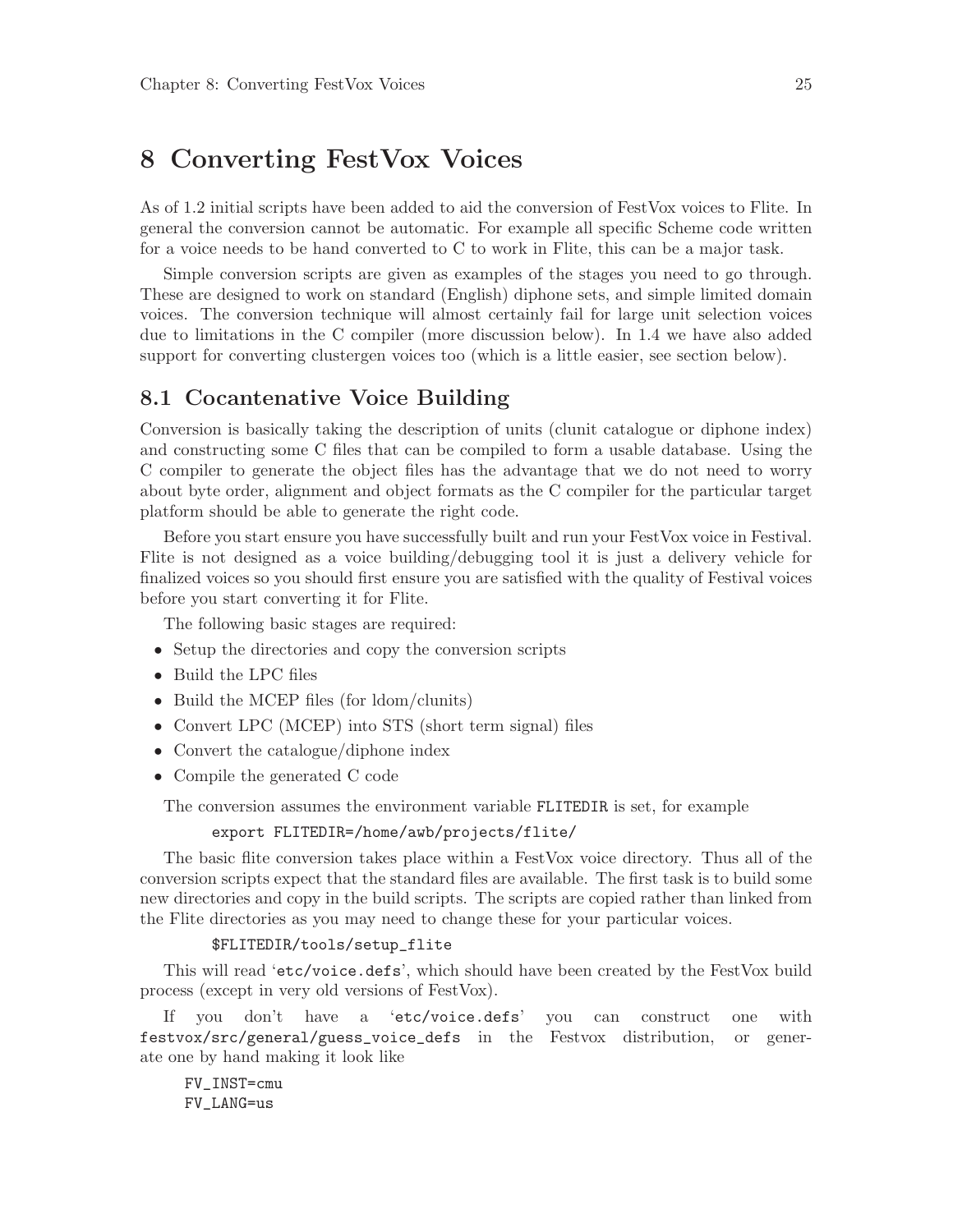FV\_NAME=ked\_timit FV\_TYPE=clunits FV\_VOICENAME=\$FV\_INST"\_"\$FV\_LANG"\_"\$FV\_NAME FV\_FULLVOICENAME=\$FV\_VOICENAME"\_"\$FV\_TYPE

The main script build building the Flite voice is 'bin/build\_flite' which will eventually build sufficient C code in 'flite/' that can be compiled with the constructed 'flite/Makefile' to give you a library that can be linked into applications and also an example 'flite' binary with the constructed voice built-in.

You can run all of these stages, except the final make, together by running the the build script with no arguments

#### ./bin/build\_flite

But as things may not run smoothly, we will go through the stages explicitly.

The first stage is to build the LPC files, this may have already been done as part of the diphone building process (though probably not in the ldom/clunit case). In our experience it is very important that the records be of similar power, as mis-matched power can often cause overflows in the resulting flite (and sometimes Festival) voices. Thus, for diphone voices, it is important to run the power normalization techniques described int he FestVox document. The Flite LPC build process also builds a parameter file of the ranges of the LPC parameters used in later coding of the files, so even if you have already built your LPC files you should still do this again

#### ./bin/build\_flite lpc

For ldom, and clunit voices (but not for diphone voices) we also need the Mel-frequency Cepstral Coefficients. These are assumed to have been cleared and are in 'mcep/' as they are necessary for running the voice in Festival. This stage simply constructs information about the range of the mcep parameters.

#### ./bin/build\_flite mcep

The next stage is to construct the STS files. Short Term Signals (STS) are built for each pitch period in the database. These are ascii files (one for each utterance file in the database, with LPC coefficients, and ulaw encoded residuals for each pitch period. These are built using a binary executable built as part of the Flite build ('flite/tools/find\_sts'.

### ./bin/build\_flite sts

Note that the flite code expects waveform files to be in Microsoft RIFF format and cannot deal with files in other formats. Some earlier versions of the Edinburgh Speech Tools used NIST as the default header format. This is likely to cause flite and its related programs not work. So do ensure your waveform files are in riff format (ch wave -info wav/\* will tell you the format). And the following fill convert all your wave files

```
mv wav wav.nist
mkdir wav
cd wav.nist
for i in *.wav
do
   ch_wave -otype riff -o ../wav/$i $i
done
```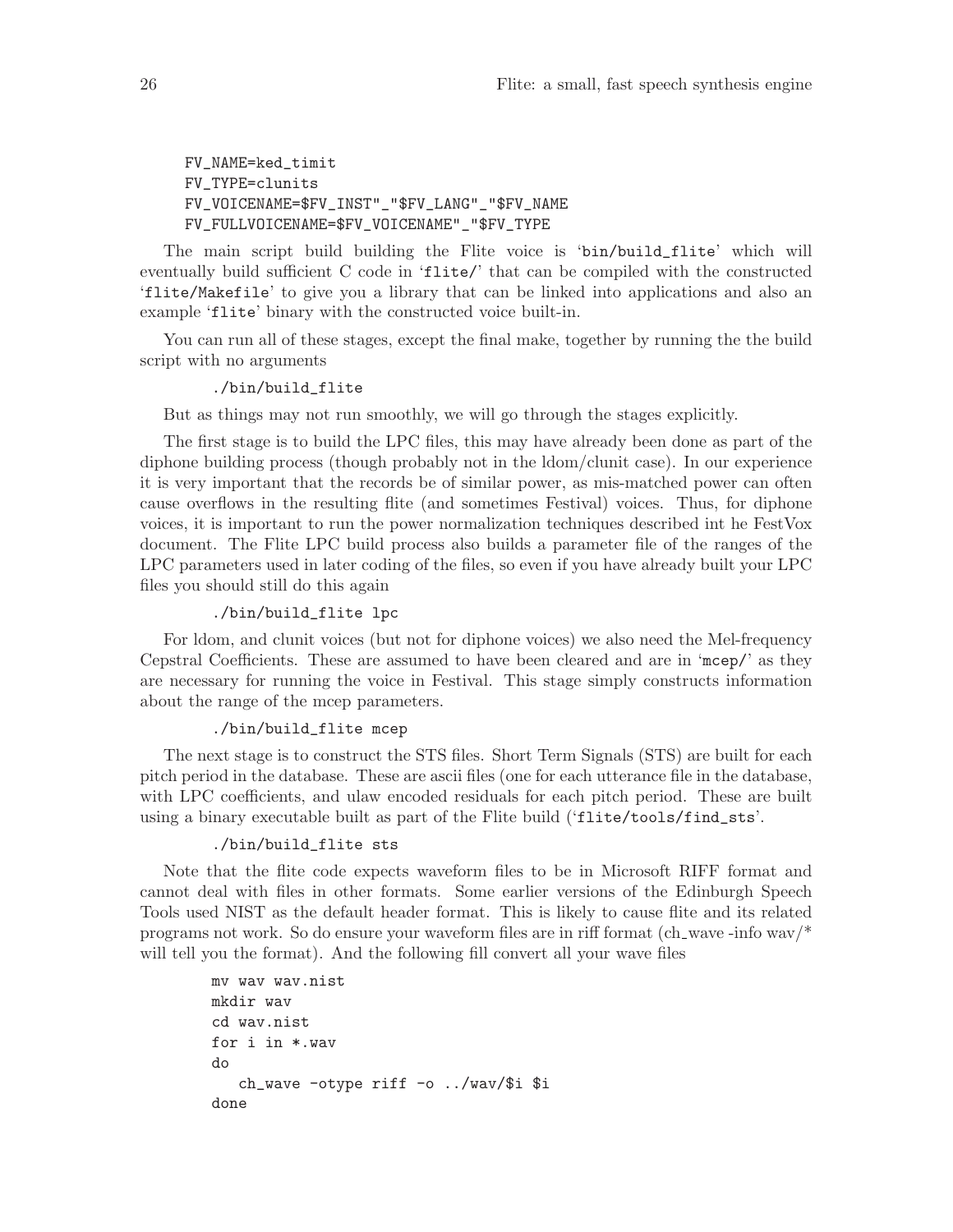The next stage is to convert the index to the required C format. For diphone voices this takes the 'dic/\*.est' index files, for clunit/ldom voices it takes the 'festival/clunit/VOICE.catalogue' and 'festival/trees/VOICE.tree' files. This process uses a binary executable built as part of the Flite build process ('flite/tools/flite\_sort') to sort the indices into the same sorting order required for flite to run. (Using unix sort may or may not give the same result due to definitions of lexicographic order so we use the very same function in C that will be used in flite to ensure that a consistent order is given.)

```
./bin/build_flite idx
```
All the necessary C files should now have been built in 'flite/' and you may compile them by

> cd flite make

This should give a library and an executable called 'flite' that can run as

```
./flite "Hello World"
```
Assuming a general voice. For ldom voices it will only be able to say things in its domain. This 'flite' binary offers the same options as standard the standard 'flite' binary compiled in the Flite build but with your voice rather than the distributed voices.

Almost certainly this process will not run smoothly for you. Building voices is still a very hard thing to do and problems will probably exist.

This build process does not deal with customization for the given voices. Thus you will need to edit 'flite/VOICE.c' to set intonation ranges and duration stretch for your particular voice.

For example in our 'cmu\_us\_sls\_diphone' voice (a US English female diphone voice). We had to change the default parameters from

```
feat_set_float(v->features,"int_f0_target_mean",110.0);
feat_set_float(v->features,"int_f0_target_stddev",15.0);
```
feat\_set\_float(v->features,"duration\_stretch",1.0);

to

```
feat_set_float(v->features,"int_f0_target_mean",167.0);
feat_set_float(v->features,"int_f0_target_stddev",25.0);
```
feat\_set\_float(v->features,"duration\_stretch",1.0);

Note this conversion is limited. Because it depends on the C compiler to do the final conversion into binary object format (a good idea in general for portability), you can easily generate files too big for the C compiler to deal with. We have spent some time investigating this so the largest possible voices can be converted but it is still too limited for our larger voices. In general the limitation seems to be best quantified by the number of pitch periods in the database. After about 100k pitch periods the files get too big to handle. There are probably solutions to this but we have not yet investigated them. This limitation doesn't seem to be an issue with the diphone voices as they are typically much smaller than unit selection voices.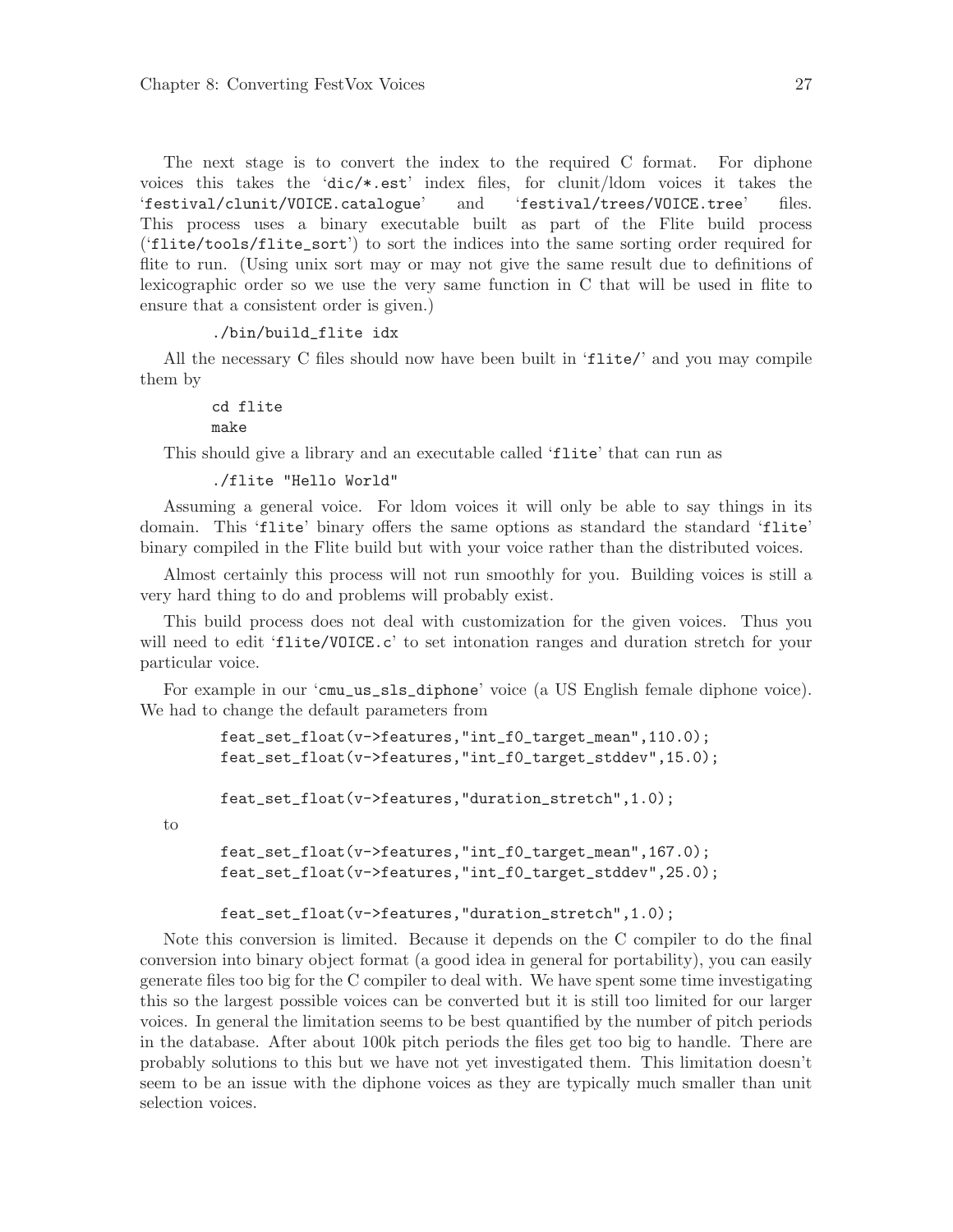## <span id="page-29-0"></span>8.2 Statistical Voice Building (Clustergen)

The process of building from a clustergen (cg) voice is also supported. It is assumed the environment variable FLITEDIR is set

```
export FLITEDIR=/home/awb/projects/flite/
```
After you build the clustergen voice you can convert by first setting up the skeleton files in the 'flite/' directory

```
$FLITEDIR/tools/setup_flite
```
Assuming 'etc/voice.defs' properly identifies the voice the cg templates will be compied in.

The conversion itself is actually much faster than a clunit build (there is less to actually convert).

```
./bin/build_flite cg
```
Will convert then necessary models into files in the 'flite/' directory. The you can compile it with

```
cd flite
make
./flite_cmu_us_awb "Hello world"
```
Note that the voice that is to be converted \*must\* be a standard clustergen voice with f0, mceps, delta mceps (optionally strengths for mixed excitation) and voicing in its combined coeffs files. The method could be changed to deal with other possibilities but it will only work for default build method.

The generated library 'libflite\_cmu\_us\_awb.a' may be linked with other programs like any other flite voice. The binary generated flite\_cmu\_us\_awb links in only one voice (unlike the flite binary in the full flite distribution.

A single flat file contain the cg voice can also be generated that can be loaded at run time into the flite binary. You can dump this file from the initial constructed flite binary

./flite\_cmu\_us\_awb -voicedump cmu\_us\_awb.flitevox

The file cmu us awb.flitevox may now be references (with pathname/url) on the flite command line and used by the synthesizer

./flite -voice cmu\_us\_awb.flitevox "Hello World"

## 8.3 Lexicon Conversion

As of 1.3 the script for converting the CMU lexicon (as distributed as part of Festival) is included. 'make\_cmulex' will use the version of CMULEX unpacked in the current directory to build a new lexicon. Also in 1.3. a more sophisticated compression technique is used to reduce the lexicon size. The lexicon is pruned, removing those words which the letter to sound rule models get correct. Also the letters and phones are separately huffman coded to produce a smaller lexicon.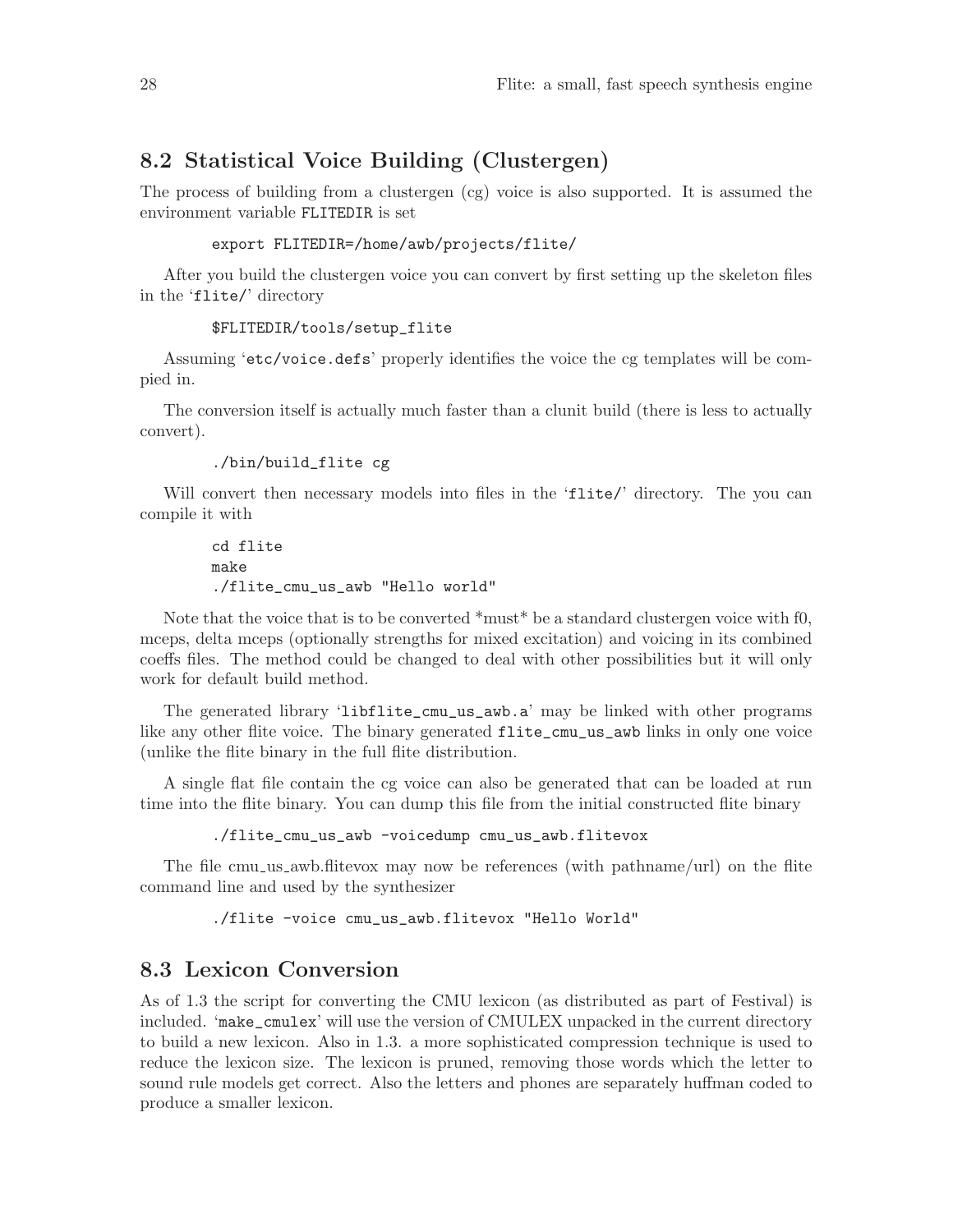### <span id="page-30-0"></span>8.4 Language Conversion

This is by far the weakest part as this is the most open ended. There are basic tools in the 'flite/tools/' directory that include Scheme code to convert various Scheme structures to C include CART tree conversion and Lisp list conversion. The other major source of help here is the existing language examples in 'flite/lang/usenglish/'.

Adding new language support is far from automatic, but there are core scripts for setting up new Flite support for languages and lexicons. There are also scripts for converting (Festival) phoneset definitions to C and converting Festival lexicons to LTS rules and compressed lexicons in C.

But beyond that you are sort of on your own. The largest gap here is text normalization. We do not yet have a standardize model for text normalization with well definied models for which we could write conversion scripts.

However here is a step by step attempt to show you what to do when building support for a new language/lexicon.

Suppose we need to create support for Pashto, and already have a festival voice running, and want it now to run in flite. Converting the voice itself (unitselction or clustergen) is fairly robust, but you will also need C libraries for 'cmu\_pashto\_lang' and 'cmu\_pasho\_lex'. The first stage is to create the basic temple files for these. In the core 'flite/' source directory type

./tools/make\_new\_lang\_lex pashto

This will create language and lex template files in 'lang/cmu\_pashto\_lang/'' and 'cmu\_pashto\_lex'.

Then in firectory 'lang/cmu\_pashto\_lang/' type

festival \$FLITEDIR/tools/make\_phoneset.scm

festival> (phonesettoC "cmu\_pashto" (car (load "PATHTO/cmu\_pashto\_transtac\_phonese

This will create 'cmu\_pashto\_lang\_phoneset.[ch]'. You must the add these explicitly to the 'Makefile'.

Then in 'lang/cmu\_pashto\_lex/' you have to build the C version of the lexicon and letter to sound rules. The core script is in 'flite/tools/build\_lex'.

> mkdir lex cd lex cp -p \$FLITEDIR/tooks/build\_lex .

Edit build lex to give it the name of your lexicon name, and compiled lexicon from your voice.

#### LEXNAME=cmu\_pashto

...

#### LEXFILE=lexicon.out

You should (I think) remove the first line "MNCL" from your 'lexicon.out' file, note this must be the compiled lexicon not the list of entries you compiled from as it expects the ordering, and the syllabification.

```
./build_lex setup
```
Build the letter to sound rules (probably again)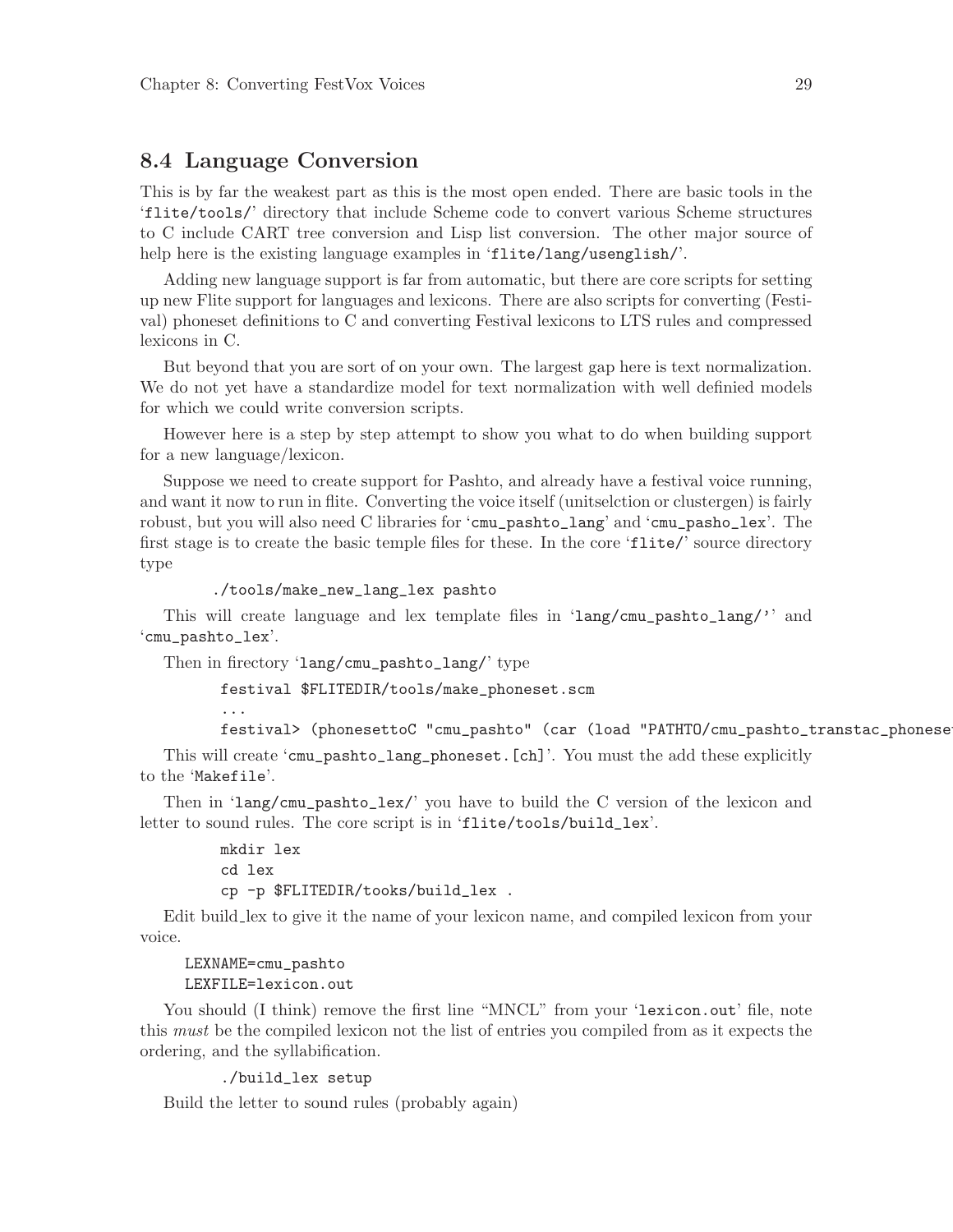### ./build\_lex lts

Convert the compiled letter to sound rules to C. This converts the decision trees to decision graphs and runs WFST minimization of them to get a more efficient set of structures. This puts the generated C files in 'c/'.

### ./build\_lex lts2c

Now convert the lexical entries themselves

### ./build\_lex lex

Again the generate C files will be put in 'c/'.

Now we generated a Huffman codes compressed lexicon to reduce the lexicon size, merging frequent letter sequences and phone sequences.

### ./build\_lex compresslex

The copy the '.c' and '.h' files to 'lang/cmu\_pashto\_lex/' [something about compressed and non-compressed???]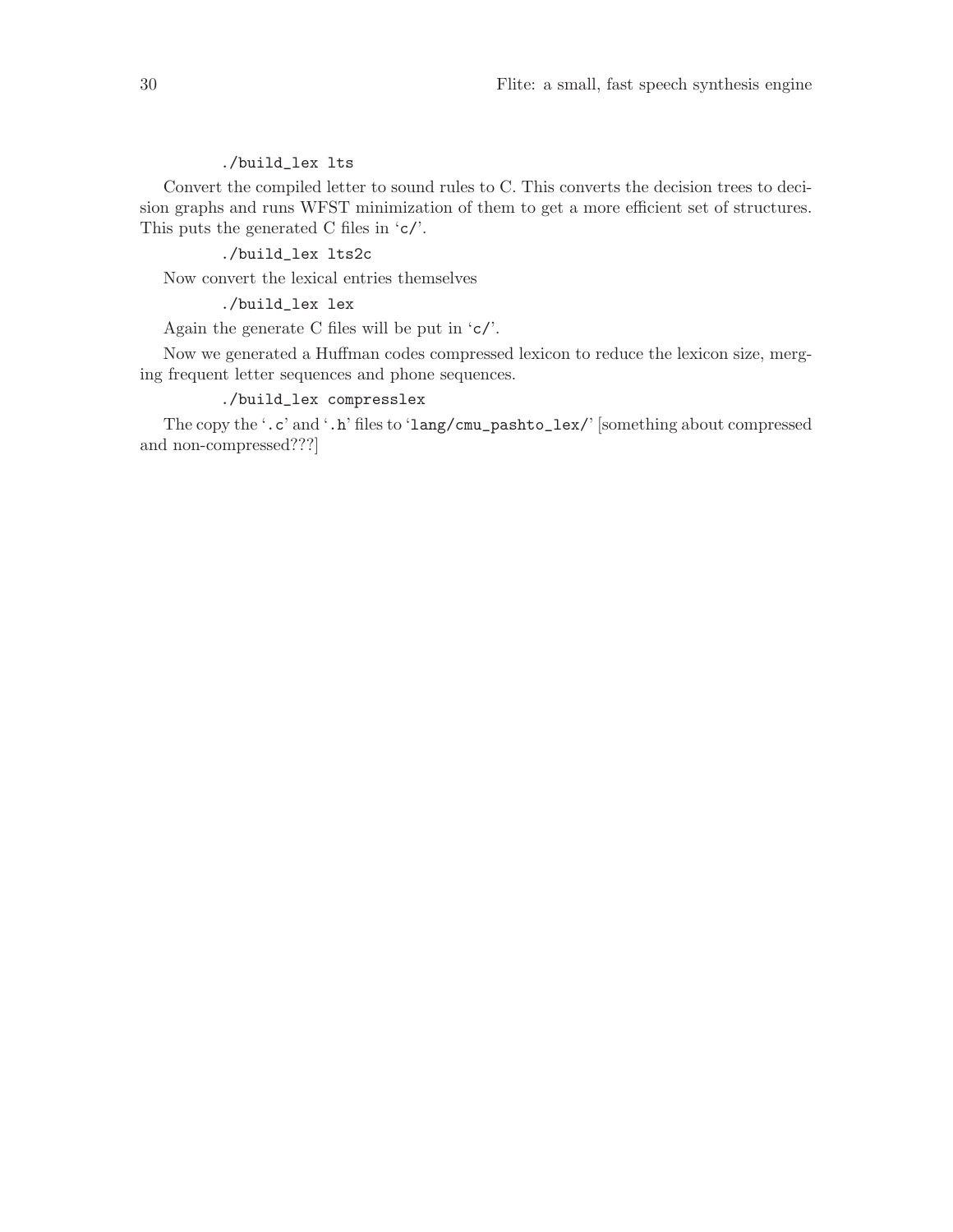# <span id="page-32-0"></span>9 Porting to new platforms

byte order, unions, compiler restrictions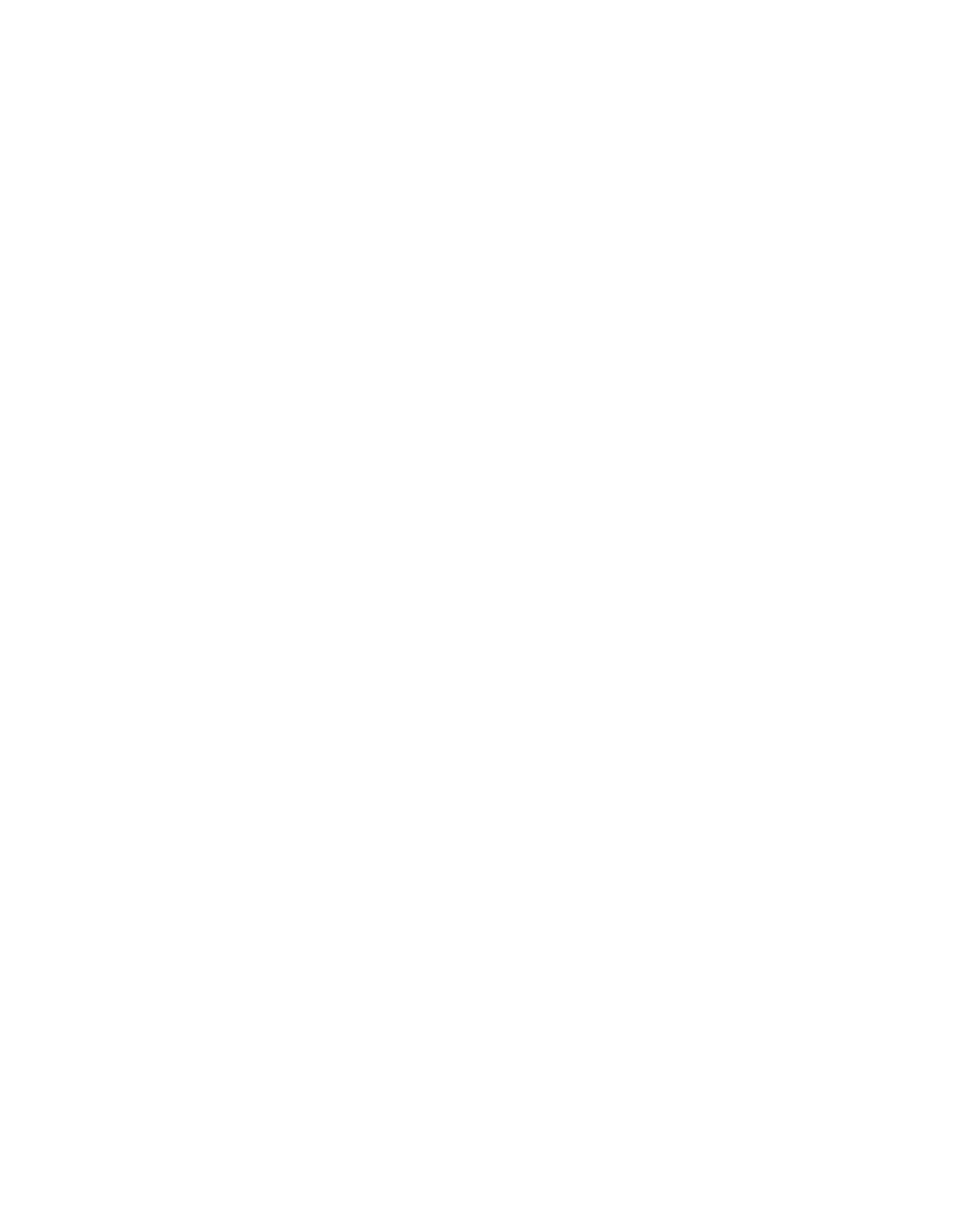# <span id="page-34-0"></span>10 Future developments